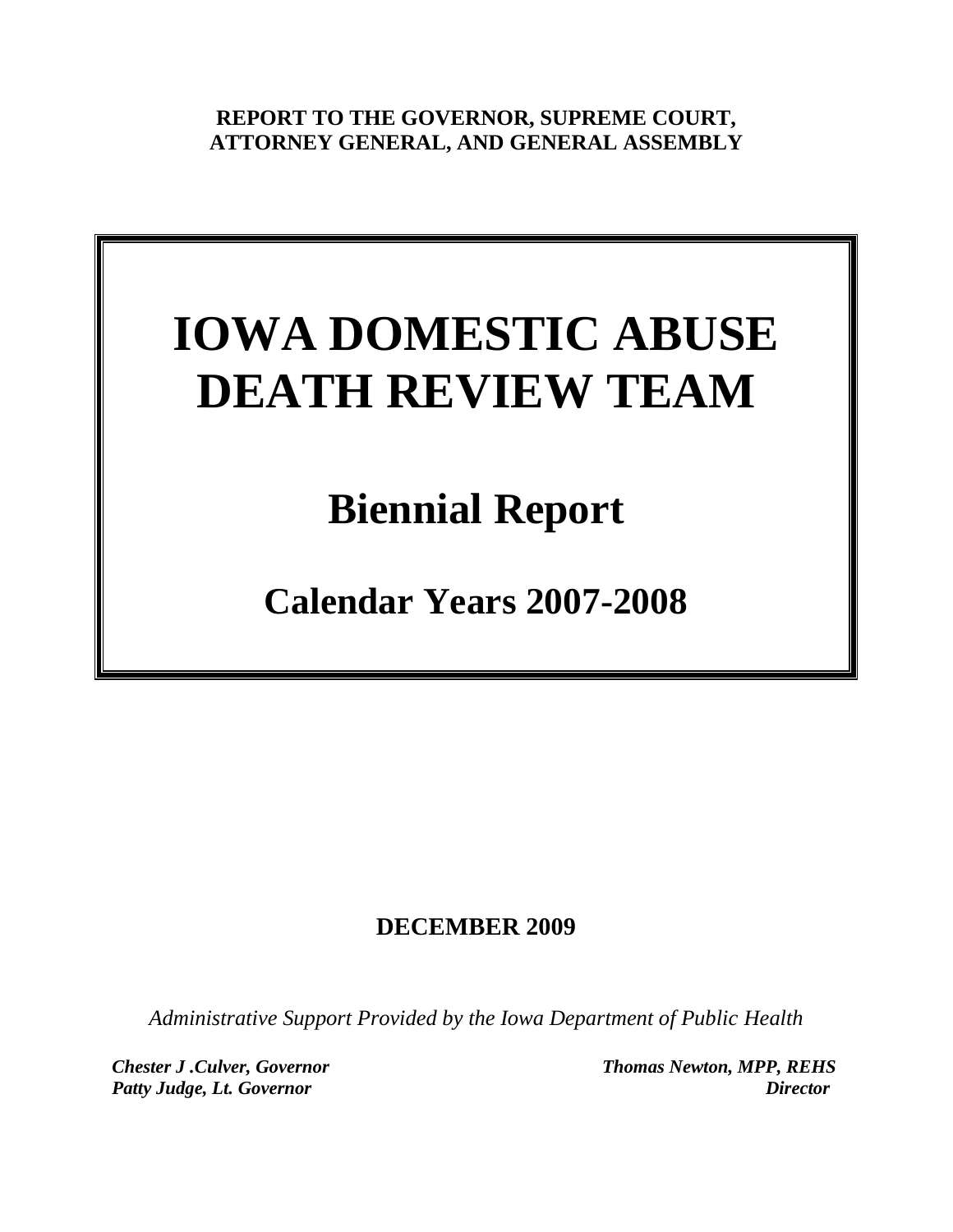*Iowa Domestic Abuse Death Review Team Members 2007 - 2008*

**Kirsten Faisal, Co-Chair** Iowa Coalition Against Domestic Violence

**Joseph Cowley Ph.D.** Iowa Substance Abuse Counselors

**James Davis** Iowa Sheriffs and Deputies Association

**Dianne Fagner LISW** NASW, Iowa Chapter

**Mary Hill-Sutherland LISW, CEAP** Iowa Organization for Victim Assistance

**John Kraemer P.A** Office of the State Medical Examiner **Jane Rosien J.D., Co-Chair** Iowa Trial Lawyers Association

**Roger Littlefield M.S.** Batterer's Education Programs

**Teama McGregor** Iowa Coalition Against Domestic Violence

**Darin J. Raymond J.D** Iowa County Attorney's Association

**Christopher Roush** Assoc. of Chiefs of Police/Peace Officers

#### **Departmental Liaisons:**

**Anne Brown** Department of Corrections

**Charlotte Burt** Department of Education

**Becky Kinnamon** State Court Administration

**Bill Kietzman/Kevin Winker** Department of Public Safety

**Ray Salsbury** Department of Human Services

**Rachel Scott** Department of Human Rights

**Mike Quinn/Alisha Kalina** Iowa Law Enforcement Academy

**Mary Tabor J.D.** Department of Justice

**Staff: Binnie LeHew, LISW** Department of Public Health

**Julie Jones** Department of Public Health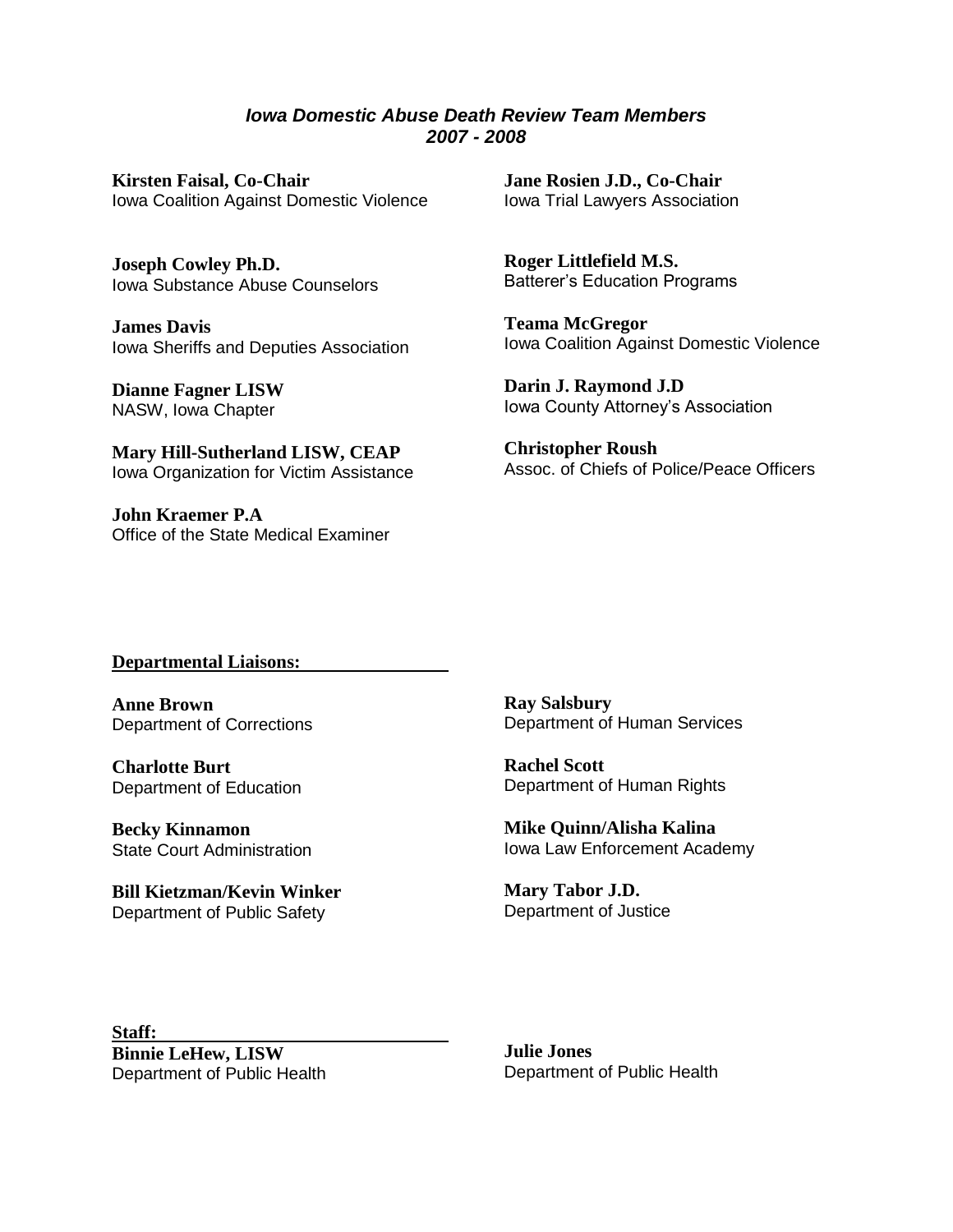# **TABLE OF CONTENTS**

| Demographic Information - domestic relationships12 |  |
|----------------------------------------------------|--|
|                                                    |  |
|                                                    |  |
|                                                    |  |
|                                                    |  |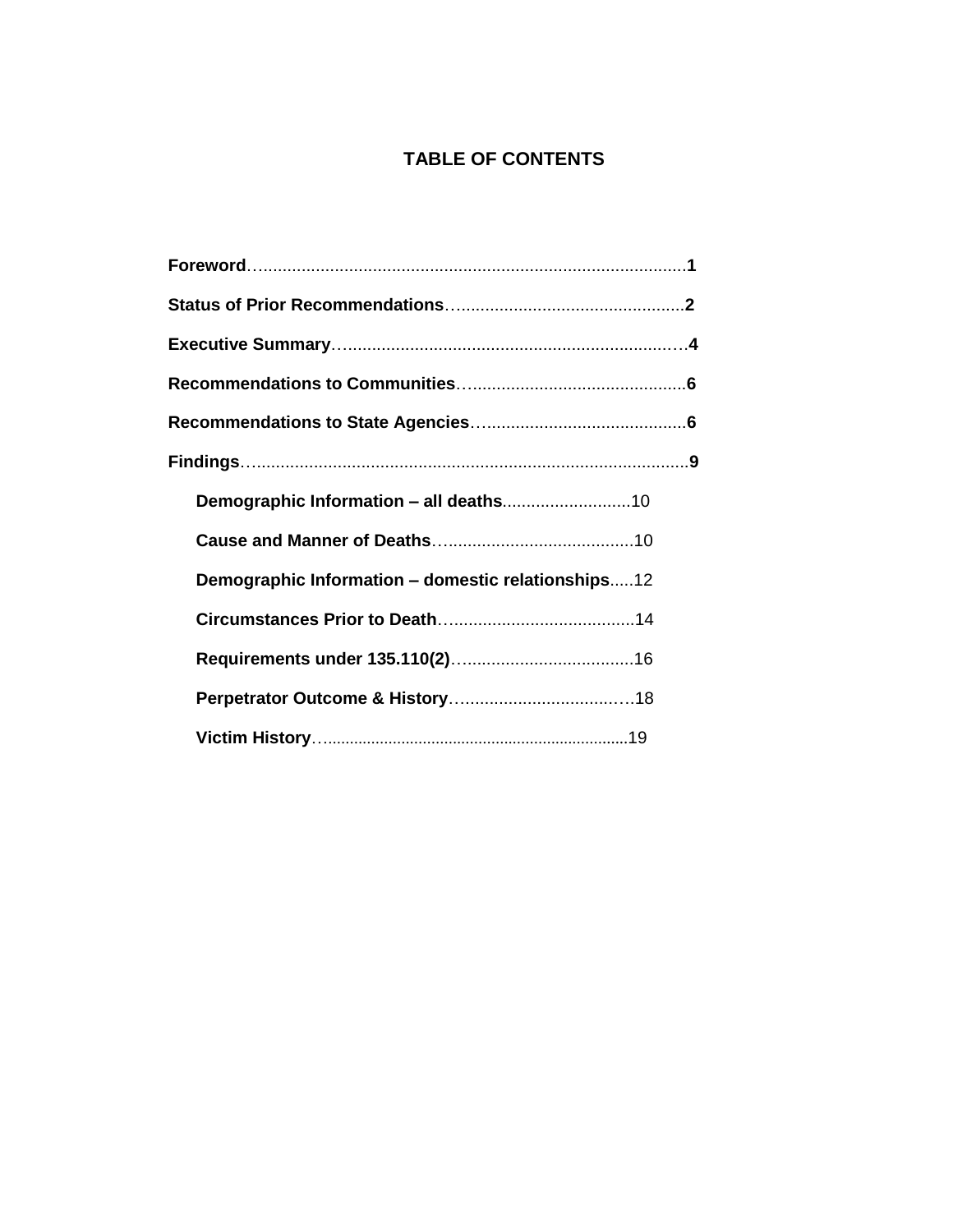#### **FOREWORD**

The Iowa Domestic Abuse Death Review Team was created in 2000 to review domestic abuse- related homicides and suicides in the state. Legislative authorization is given in the *Code of Iowa* Chapter 135.108 and in the *Iowa Administrative Code* 641-91. The specific purpose of the team is "…to aid in the reduction of the incidence of domestic abuse deaths by accurately identifying the cause and manner of deaths occurring from domestic violence and by making recommendations for changes in policy and practice to improve community interventions for preventing domestic abuse deaths." A domestic abuse death means a homicide or suicide that involves or is a result of an assault as defined in section 708.1 *(Iowa Code*) and the parties involved were:

- current, separated, or former spouses,
- current or former co-habiting partners,
- parents of the same minor children,
- current or former dating partners,
- related by blood or affinity to someone in the same household or workplace, or
- subject to an order of protection between the perpetrator and victim.  $\bullet$

The team meets four to six times per year, and members are appointed by the director of the Department of Public Health in consultation with the Attorney General. The Chief Justice of the Iowa Supreme Court appoints two team members. There are nine government agency liaisons assigned to the team, who also serve as full team members. Administrative support is provided by the Department of Public Health.

The team responsibilities include:

- 1. Preparing a biennial report for the governor, supreme court, attorney general, and the general assembly concerning:
	- The causes and manner of domestic abuse deaths, including an analysis of factual information  $\bullet$ obtained through review of domestic death certificates and domestic abuse death data,
	- The contributing factors of domestic abuse deaths, and
	- Recommendations regarding the prevention of future domestic abuse deaths, including actions to be taken by communities.
- 2. Advising and consulting the agencies represented on the team regarding program and regulatory changes that may prevent domestic abuse deaths.
- 3. Developing protocols for domestic abuse death investigations and team review.

The case reviews done by the team focus on reviewing the circumstances that occurred in the relationship between the intimate partners that led up to the death(s); including contact the couple may have had with the criminal justice system, community professionals, or other community systems. This is done to determine what risk factors may have been present to indicate lethality and if there were prior opportunities for intervention.

The type of records requested for each case include: newspaper articles, birth and death certificates, autopsy reports, law enforcement investigative reports, 911 call logs, arrest histories, court records, crime victim assistance applications, corrections files, medical records, victim service records, and school or protective services records when children are involved. The findings are based on the information that is documented in the records received, and not all records are received for each case.

*Additional note:* As a matter of consistency, the team has chosen to use the term "domestic violence" throughout the report to refer to the physical and emotional behaviors used by an intimate partner against the other in an attempt to control the partner's actions and maintain the relationship.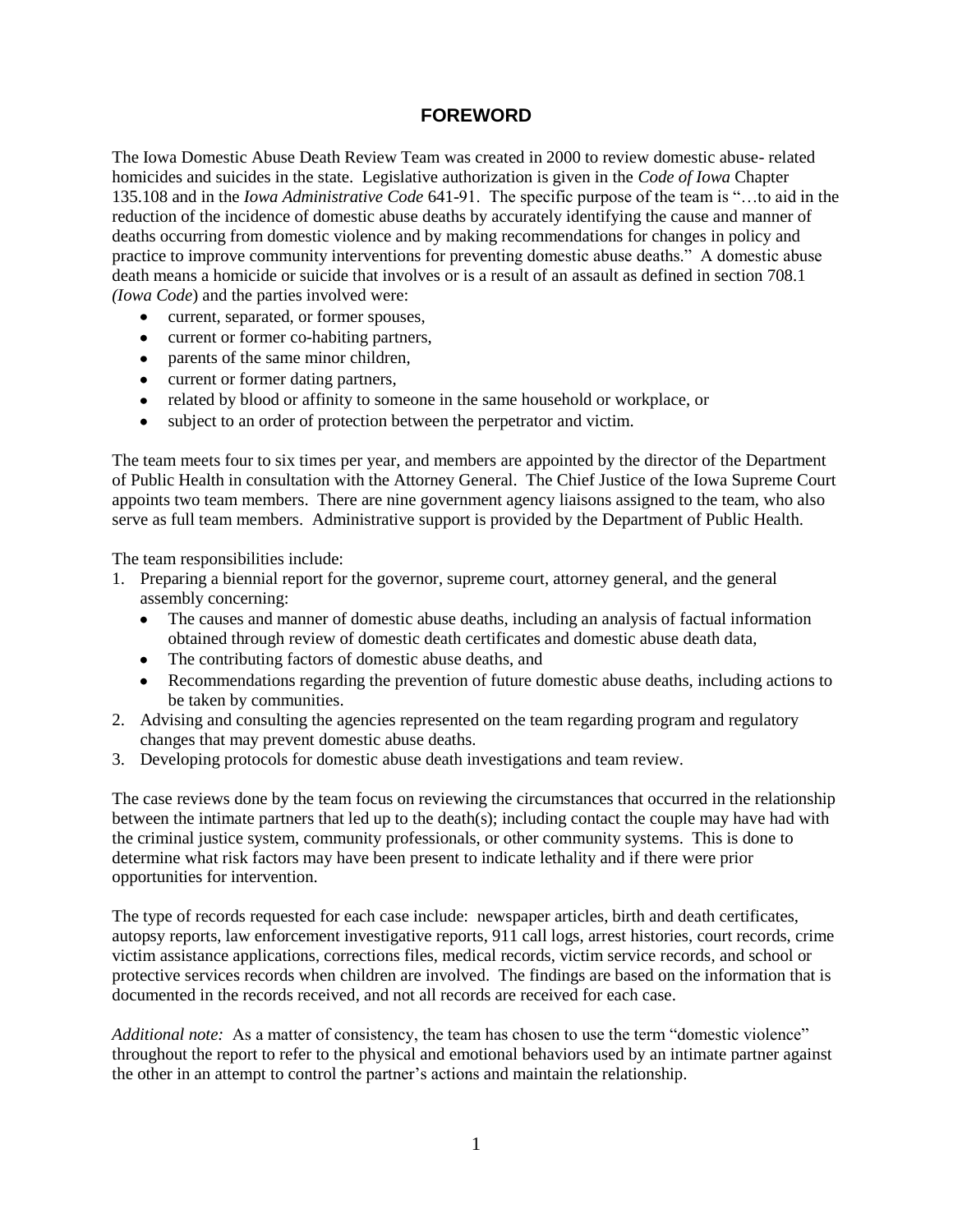#### **STATUS OF PRIOR YEAR RECOMMENDATIONS**

The status of recommendations made during prior years (in italics) were tracked for completion. In April 2006, the Iowa General Assembly made amendments to the legislation requiring state agencies to respond within 30 days after notification of recommendations. This is the first report issued since that legislation took effect in July 2006.

#### *Recommendation to Communities*

- *Family & friends should take domestic violence seriously and report it to police or contact the statewide hotline.* During state fiscal year (FY)2007, the most recent year for which data are available, 17,655 women received services from domestic violence programs across the state and 1,232 calls were made to the Iowa Domestic Abuse Hotline. There were 7,069 reports of domestic violence made to law enforcement during calendar year 2007.
- *Community professionals should be adequately trained to identify domestic violence and what resources are available to serve victims and perpetrators.* Designated state trainers from the Iowa Attorney General's Office, Iowa Coalition Against Domestic Violence, Iowa Department of Public Health, Iowa Law Enforcement Academy, and Supreme Court Administrator's Office conducted training sessions on domestic violence to 7,263 community professionals in FY08; in FY09, 4,728 received training. Local domestic violence service programs also conduct training in their communities upon request; during FY07, another 12-13,000 professionals received training locally.

#### *Recommendations to State Agencies*

#### **Iowa Legislature**

- *Support passage of legislation prohibiting those convicted of misdemeanor domestic violence or subject to a protective order from possessing firearms.* This bill has not been passed since it was initially proposed in 2002.
- *There should be adequate resources for domestic violence services and shelters*. In the face of declining federal funds and severe state budget shortfalls, the Legislature eliminated the line item for funding to support local domestic abuse and sexual assault service programs during the 2002 Legislative session. The Attorney General has used compensation funds to cover a portion of those funds between FY2002 – 2009. In FY2010, the line item was restored and \$3,400,000 was appropriated. There are 31 programs that serve the entire state.

#### **Iowa Department of Human Services**

*Continue joint training for child abuse protection staff and domestic violence advocates.* The IDHS continued to receive private funding to offer training and technical assistance to five communities working to improve their response to joint cases when domestic violence and child abuse coexist. When this funding ended in 2006, no further resources were identified to continue the effort.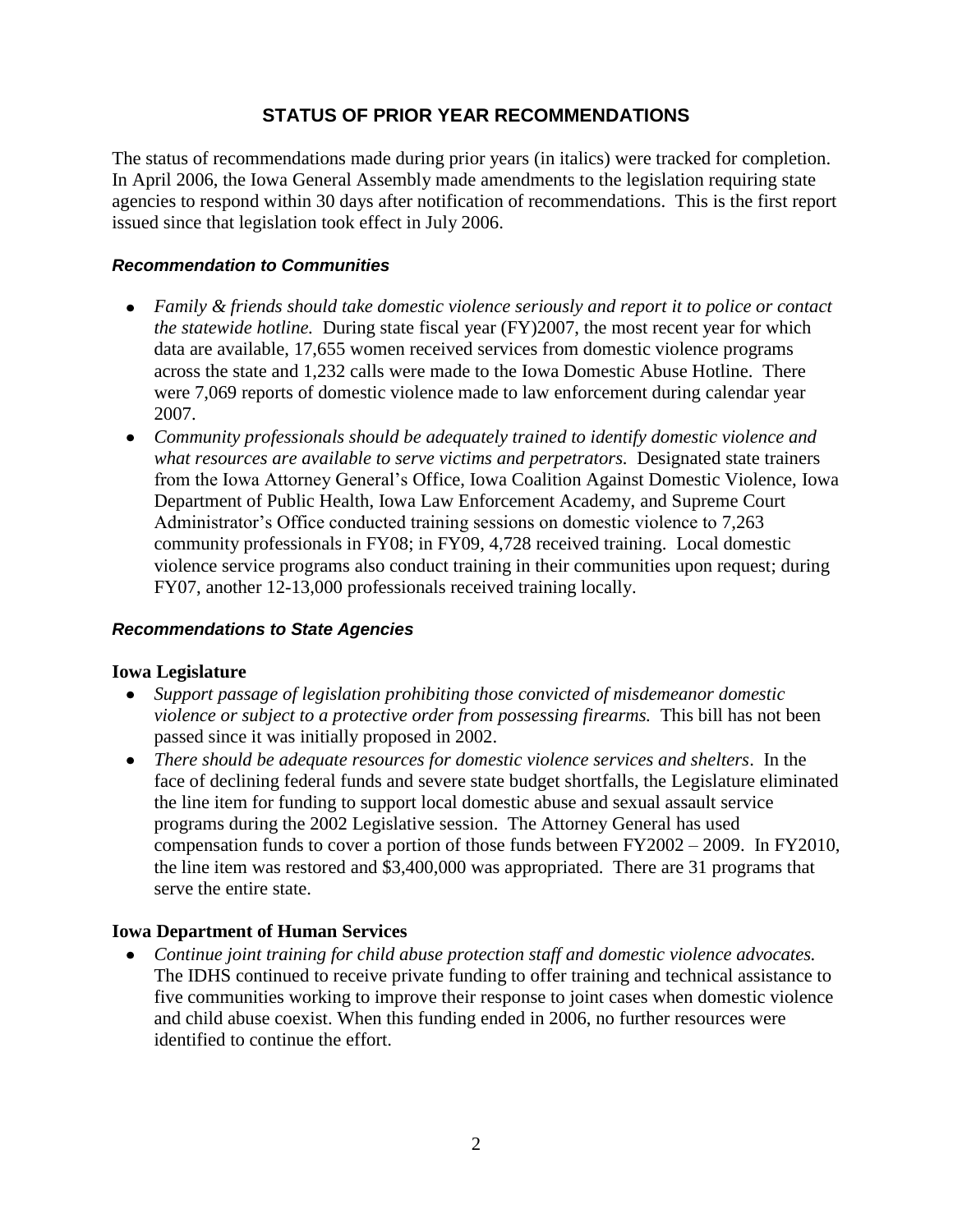#### **Iowa Department of Justice**

*There should be a mechanism for homicide survivors in domestic abuse deaths to offer information to the Domestic Abuse Death Review Team in cases where there has been no prior community contact.* The death review team completed work on a survivor questionnaire and began using it in 2003. It has been distributed to local domestic violence programs, who are encouraged to offer survivors of domestic violence homicides the opportunity to offer information for the team.

#### **Iowa Department of Public Health**

- *There should be joint training between substance abuse and domestic violence service personnel.* The University of Northern Iowa sought federal funding to initiate the *Integrated Services Project* for substance abuse and domestic violence service personnel during 2002-2003. This project has continued under the administration of the Iowa Coalition Against Domestic Violence, and five Iowa communities have received the joint training.
- *Continue providing training and technical assistance for health care providers on identifying and responding to domestic violence*. IDPH has dedicated a .25 FTE to offer training for health care providers on domestic violence and sexual assault issues. During FY2007-2009, 11 training sessions were provided to a total of 287 healthcare providers; an additional 501 community professionals (law enforcement, judges, victim advocates, social service) also received training.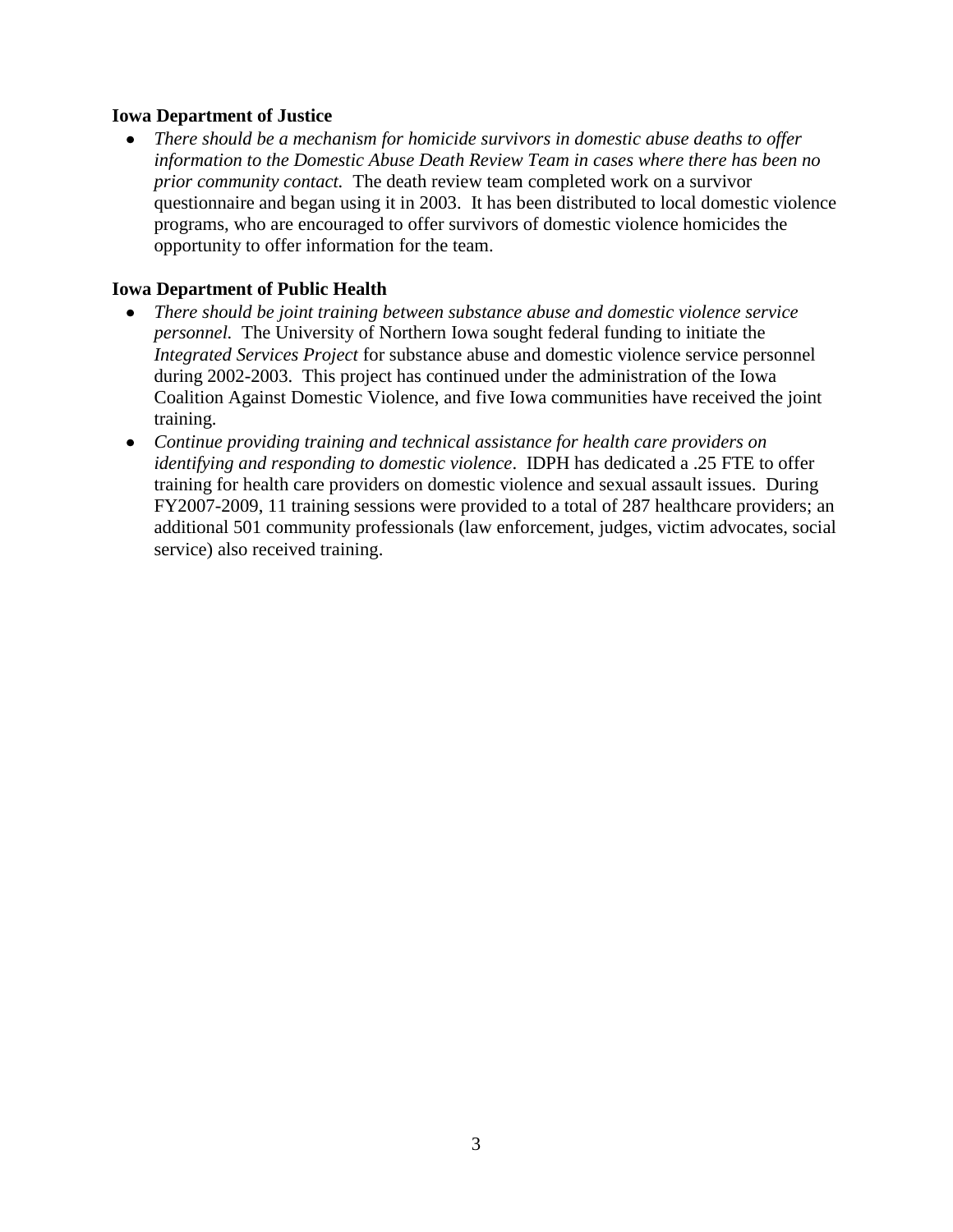#### **EXECUTIVE SUMMARY**

The Iowa Domestic Abuse Death Review Team met a total of seven times during calendar years 2007 and 2008 to review domestic abuse deaths. The team reviewed a total of 33 cases, involving a total of 52 deaths.

The cases were identified by autopsy reports received by the Office of the State Medical Examiner and crime victim compensation applications received by the Iowa Department of Justice. Deaths included all homicides and suicides in Iowa that occurred within an intimate partner relationship. The team only reviewed those cases in which an initial criminal conviction had occurred or the outcome was a homicide/suicide. For this reason, the cases included in this report involve deaths that occurred as far back as 2004 and as recently as 2007.

#### **Summary of Findings**

Domestic abuse homicides in Iowa are largely crimes of gender violence, meaning that the predominant victims are female. In the cases reviewed for this report, 93.9 percent of the homicide perpetrators were men. Forty-two percent of the homicide perpetrators also took their own lives. In addition to the domestic violence victims and the two domestic violence perpetrators who were killed, another 10 people died – five children, three individuals who were new partners of the victim, and two others who were family members of the victim or the perpetrator.

In one-third of the cases, there was evidence the domestic violence victims had been trying to end the relationship with their perpetrators. The most common "precipitating" factor immediate to the homicide was threat of loss of the relationship, either from a decision made by the victim to end the relationship or the presence of a new intimate partner. National studies conclude that women are at greatest risk of homicide when they file for divorce, obtain a protection order or make other efforts to end the relationship. In 51 percent of the cases reviewed for this report, the couple had not been separated; in another 30 percent, the homicide occurred within the first month of separation.

The second most common factor immediate to the homicide was alcohol or drug use. The team noted that this factor was present in more of the cases than in prior years. Members believe that the use of substances prior to the homicide event in several cases contributed to the lethality of the domestic incident and that the deaths may not have occurred if either of the partners had not been under the influence. There is little evidence to indicate that domestic violence perpetrators are getting substance abuse assessment and treatment when needed.

The most common means of death was by firearm. Gunshot wound was the cause of death in 67.3 percent of all deaths. In addition, all of the perpetrator suicides were committed with a firearm. Shotguns were the most common firearm used. In only two of these cases was there a weapons seizure order in place at the time of the homicide.

There was documented evidence of prior domestic violence in less than half of the cases. The most commonly-occurring types of evidence found were prior threat of suicide or homicide by the perpetrator, prior calls to the police, and prior arrests for domestic abuse. Thirty-nine percent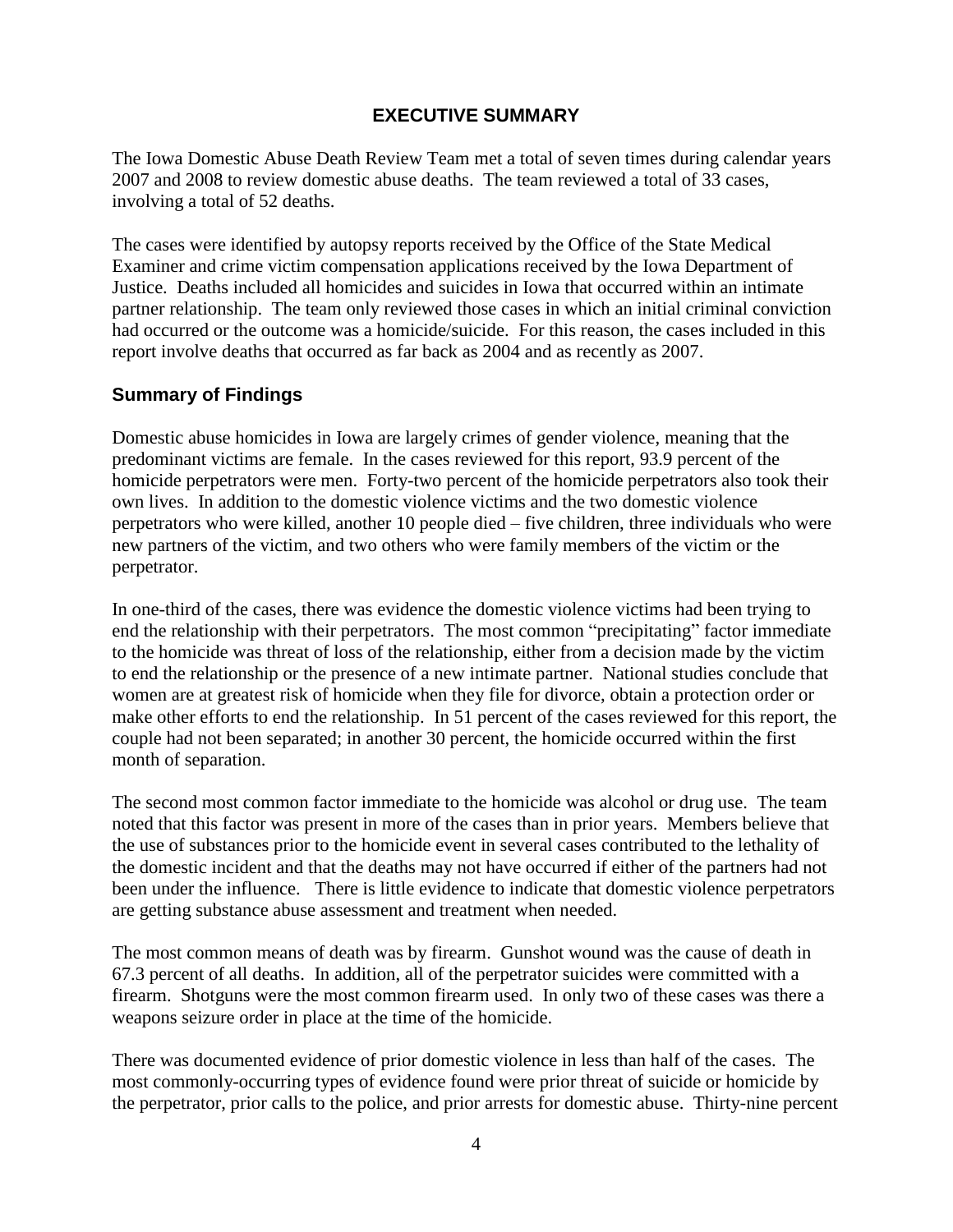of cases had prior calls to police for domestic assault; thirty percent had a history of prior arrests for domestic violence. Ten cases had a current order of protection in place at the time of the homicide; seven of them were between the domestic partners.

In contrast to cases reviewed in prior years, the team noted there were more cases where domestic violence victims had used community domestic violence services (6 cases). In addition, twelve domestic violence perpetrators had participated in a batterer's education program and ten of them had completed it. Clearly, these findings indicate that just seeking and providing services is not adequate to ensure safety – more is needed to hold batterers accountable for their abusive actions and enhance the effectiveness of intervention efforts.

#### **Conclusions and Recommendations**

The team concluded several key findings and recommendations:

- **The most dangerous time for domestic violence victims is when the victim is preparing to leave or has left the relationship.** Victims of domestic violence leaving a relationship are at 75 percent greater risk of being a victim of homicide that at any other time in their relationship. All homicide or suicide threats need to be taken seriously, especially when there is a history of domestic violence. Safety planning and better lethality assessment, within the context of a supportive community, is critical for victims in this situation.
- **Domestic violence, especially when accompanied with homicide or suicide threats and when firearms are available, are some of the highest risk cases in the criminal justice system.** Prosecutors should be very careful when pleading down these cases because of the risk to victims. Judges should hold protection order violators more accountable by ordering additional treatment for batterers if they are not responding to treatment that is routinely ordered. Persons convicted of misdemeanor domestic abuse should be required to surrender firearms upon conviction.
- **Iowa law offers public safety officials clear options for intervening in these cases and whenever there are threats of death, they should use whatever means are possible to ensure safety for potential victims.** Friends and family members of the victim should be encouraged to contact law enforcement or their county attorney's office when they are aware of these threats.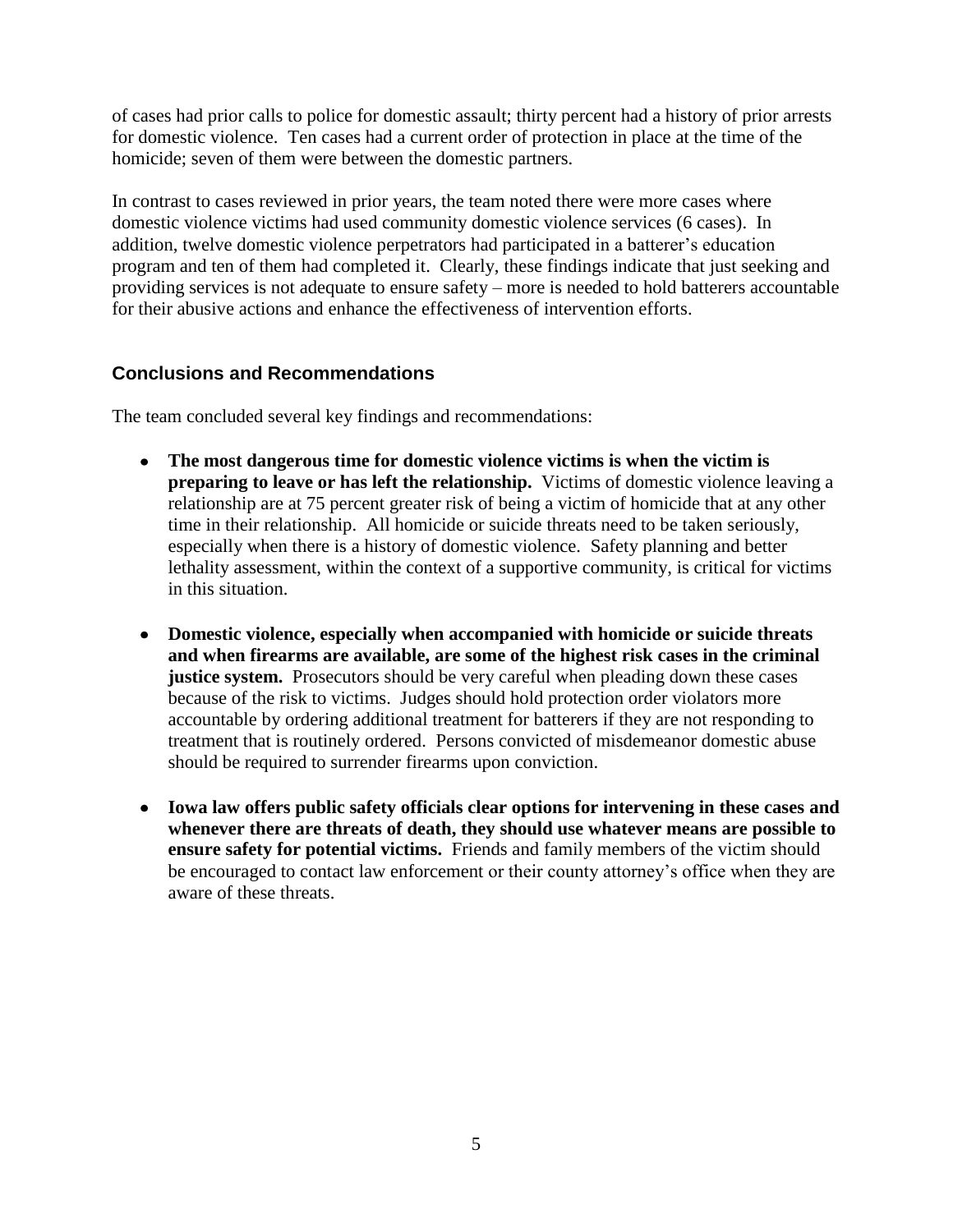# **RECOMMENDATIONS**

#### **Recommendations to Communities** – for the Prevention of Future Domestic Abuse Deaths

- 1. **Family, friends, and others** should take threats, including threats of homicide or suicide, seriously and should contact local law enforcement, clerk of court's office, or the local domestic violence program for help and information. The statewide domestic violence hotline number is 1-800-942-0333.
- 2. **Local media** should be familiar with guidelines for coverage of domestic violence cases, to use coverage as an opportunity to educate communities about risks and resources for help.
- 3. **Family law attorneys** should screen for domestic violence in *ALL* cases, make referrals to community resources knowledgeable in domestic violence, do lethality assessments and encourage use of protective orders as appropriate.
- 4. **Community professionals** who may come in contact with domestic abuse victims and perpetrators (such as health care providers, clerks of court, religious leaders, substance abuse counselors, mental health providers, social workers, and teachers) should be adequately trained to identify domestic abuse, appropriately intervene, and provide referral to resources knowledgeable about domestic violence in their community.
- 5. **Employers** should offer information on domestic violence and local resources to employees and supervisors, and should establish policies for safety in situations where an employee is in a dangerous relationship.
- 6. **Local domestic abuse programs** should continue to increase awareness and accessibility of services to under-served communities, enhance the cultural competency of staff, and collaborate with communities of color, working to develop leadership to address domestic abuse.

# **Recommendations to State Agencies** – for Program and Regulatory Changes

# *Iowa Legislature*

- 1. Make Iowa law compatible with federal law regarding firearm seizure requirements in all misdemeanor domestic violence convictions and those subject to an order of protection.
- 2. Increase funding of services to victims of domestic violence to adequate levels.
- 3. Give prosecutors the flexibility to speed up court proceedings if a case warrants it for safety reasons.
- 4. Provide resources (financial, training, and technical assistance) to communities to establish domestic abuse response teams. These multi-disciplinary teams are equipped to respond immediately to domestic abuse situations and enhance investigation, prosecution, and safety to victims and their children.

# *State Court Administrator*

- 1. Judges and magistrates should use the most current set of uniform orders recommended by the Iowa Supreme Court, and not deviate from the language on the form.
- 2. Persons convicted of misdemeanor domestic abuse and subject to an order of protection should be *required* by the court to turn over firearms in their possession upon conviction. Relatives should not be allowed to store weapons and they should be turned over to law enforcement.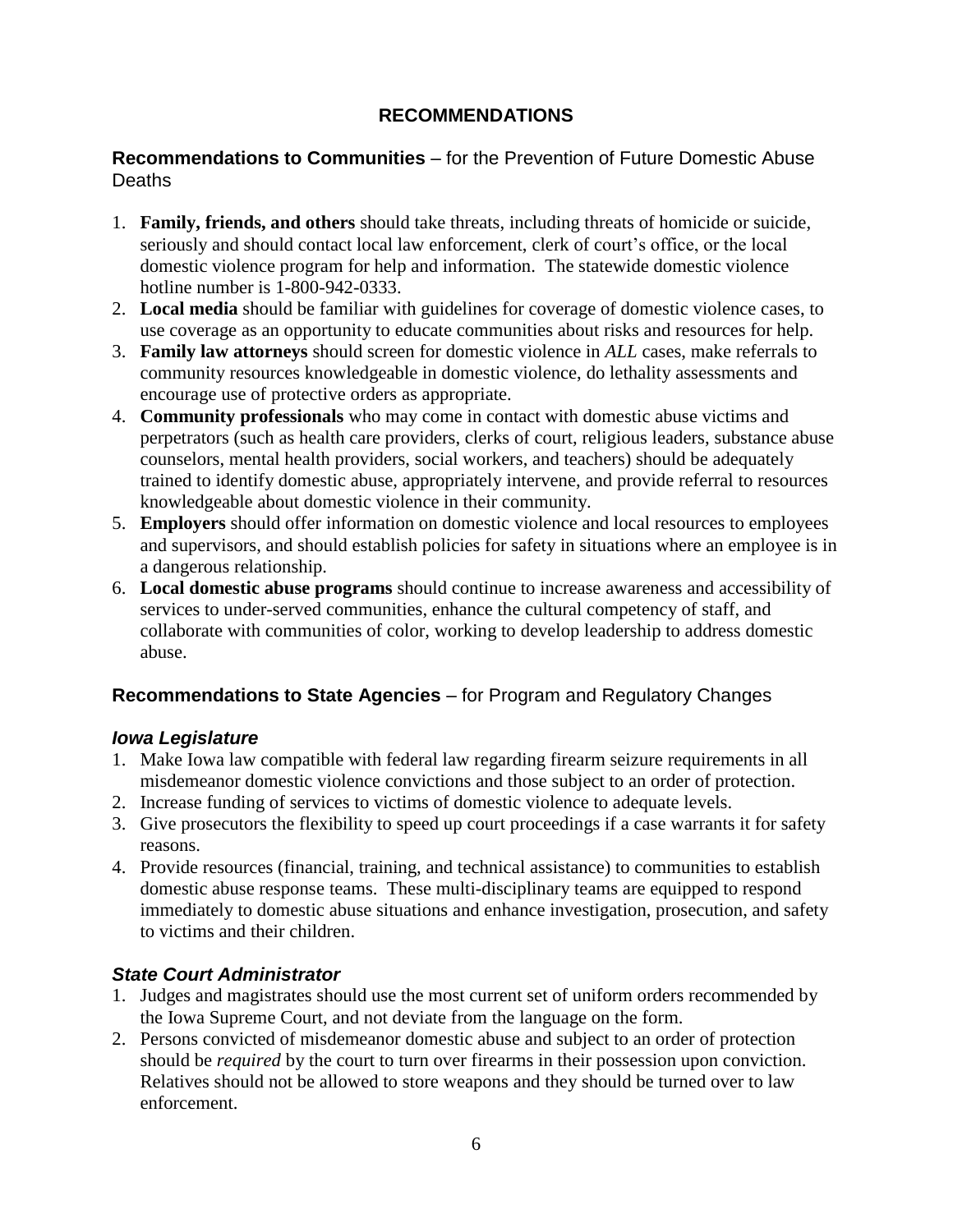- 3. Place an order for batterer's education (BEP) immediately after the defendant is seen by the magistrate and charged. Use language such as "follow recommendations from the BEP for other services determined to be needed", so services can be individualized.
- 4. Place offenders ordered to BEP on formal probation; move quickly to hold them accountable when there is noncompliance.
- 5. Judges and magistrates should be adequately trained in the dynamics of domestic violence and treat cases as a higher priority of the court. When domestic violence is present in cases of divorce, they should:
	- refrain from ordering mediation as research has shown it is contraindicated and dangerous to the victim,
	- utilize neutral exchange sites, and
	- refrain from routinely awarding joint custody as allowed in *Iowa Code* 598.41.
- 6. With repeat offenders in substance abuse cases, order evaluation and treatment sooner.

# *Iowa Department of Corrections*

- 1. Correctional officers should be trained to identify high-risk situations with clients who have a history of domestic abuse, and be able to recognize when the use of more aggressive monitoring and supervision practices may be indicated. Expand the use of jail-based BEP services.
- 2. Establish a "uniform" order for all BEP participants with substance abuse problems to receive a substance abuse evaluation and mandate treatment, if needed.
- 3. Maintain ongoing review and assessment of the effectiveness of batterer education programming and implementation of coordinated community responses to domestic violence.

# *Iowa Department of Education*

- 1. Include dating violence and healthy relationships in the curricula for health education.
- 2. Ensure that schools implementing positive behavioral supports also provide domestic violence training to staff so they are aware of resources and supports for children who live in families with domestic violence.
- 3. Teachers, school nurses, and guidance counselors should be better equipped to respond to disclosures of domestic abuse besides just filing a child abuse report. They should offer referrals to local service programs and have a basic understanding of safety planning.

# *Iowa Department of Human Services*

- 1. The department should work to ensure that child abuse protection staff has been trained in domestic violence they are able to identify the presence of domestic abuse and make appropriate interventions and referrals.
- 2. When clients with a history of domestic violence are identified, assess homicidal/suicidal potential by both parties to enhance service needs assessment and referral for safety planning.
- 3. Conduct child abuse investigations on families following domestic violence homicides. Always offer services in cases where a child has lost a parent to domestic violence or has witnessed serious abuse.

# *Iowa Department of Justice and county prosecutors*

1. Prosecutors should vigorously pursue violations of protective orders and seek the maximum penalties.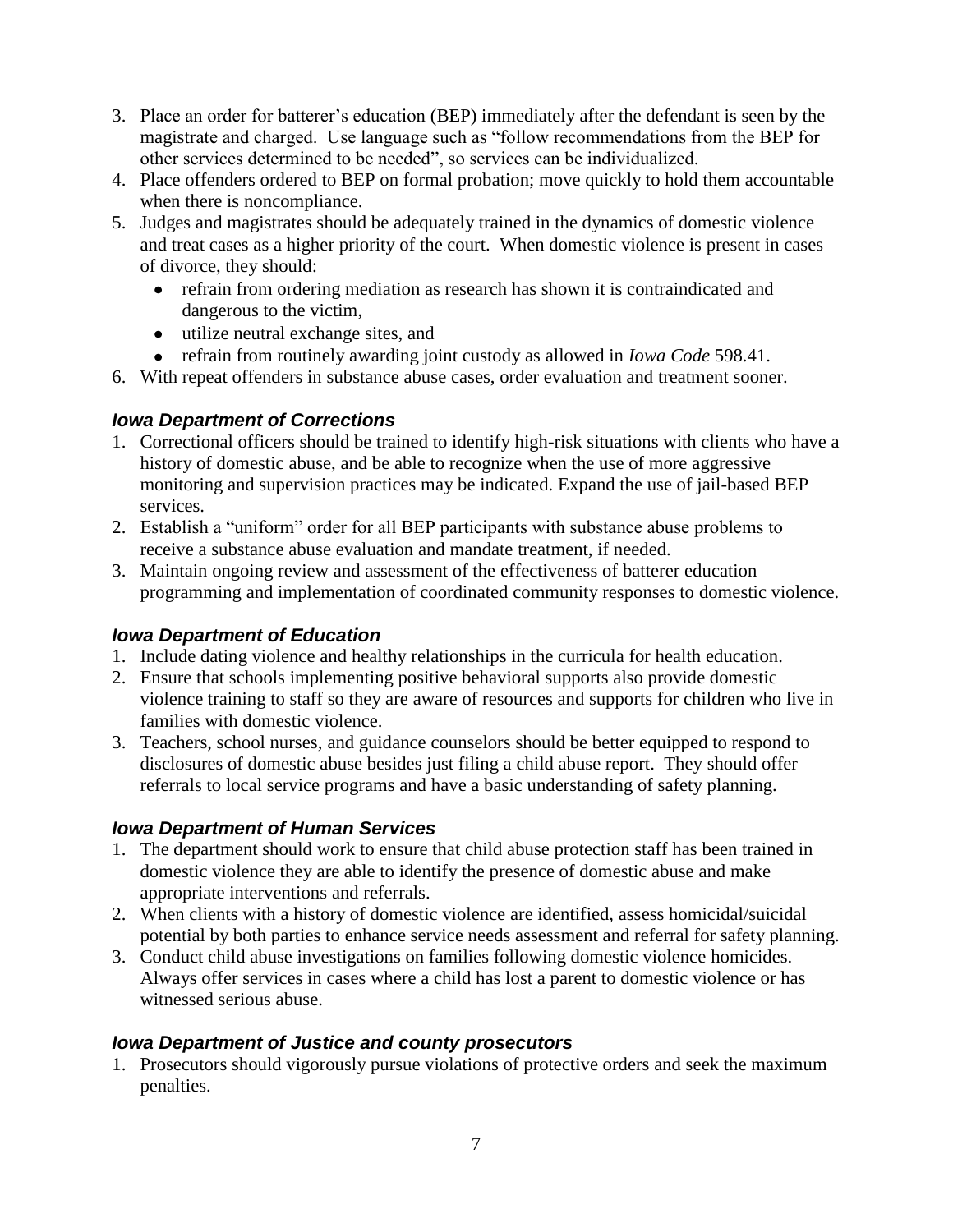2. County prosecutors should be encouraged to implement "evidence-based" prosecution policies in domestic abuse cases, even without the victim's testimony where other admissible evidence is available to convict (use of 911 tapes where hearsay exceptions and confrontation clauses allow, victim's statements to third parties, medical reports, thorough law enforcement investigative reports, etc.).

#### *Iowa Department of Public Health*

- 1. Continue support for cross-training between substance abuse and domestic violence programs at annual conferences and other training opportunities.
- 2. Promote the use of more jail-based treatment programs for substance abuse.
- 3. Provide training on strangulation and lethality risk to health care providers at annual conferences or other training opportunities.
- 4. Encourage hospitals to work with local law enforcement, prosecutors, and domestic violence agencies to have policies that allow sharing of confidential information when there is a credible threat of homicide/suicide. Recommend strategies for better documentation of assault injuries, including strangulation, to provide evidence needed for orders of protection.
- 5. Promote more prevention programming targeting young adolescents regarding dating behaviors and healthy relationships.

# *Iowa Department of Public Safety and local law enforcement agencies*

- 1. In every domestic abuse case seen by law enforcement, domestic violence service information and referral should be given to victims. As stated in *Iowa Code* 236.1 the information should be provided immediately whenever an arrest is made. When possible, contact with the victim by a domestic violence advocate should occur at the time of the arrest, in collaboration with the law enforcement agency.
- 2. Law enforcement officials should enforce federal law and seize firearms from persons convicted of domestic abuse. Relatives should not be allowed to hold onto weapons in these cases.
- 3. Stalking behavior and history of strangulation needs to be better recognized and documented in domestic abuse cases by local law enforcement agencies. This will allow escalating abuse and dangerousness to be more fully identified so proper intervention can take place.
- 4. Every five years, all law enforcement officers in Iowa should receive a minimum of four hours training on domestic abuse and stalking in consultation with the Iowa Coalition Against Domestic Violence.

#### *Iowa Law Enforcement Academy*

1. Every 5 years, all law enforcement officers in Iowa should receive a minimum of 4 hours training on domestic abuse and stalking in consultation with the Iowa Coalition Against Domestic Violence.

#### *Office of the State Medical Examiner*

1. Offer training on recognizing and documenting injuries and presence of strangulation as risk factors for domestic violence homicide. Collaborate with state trainers in law enforcement, prosecution, public health and domestic violence services to provide this type of training for emergency health care personnel and other community professionals.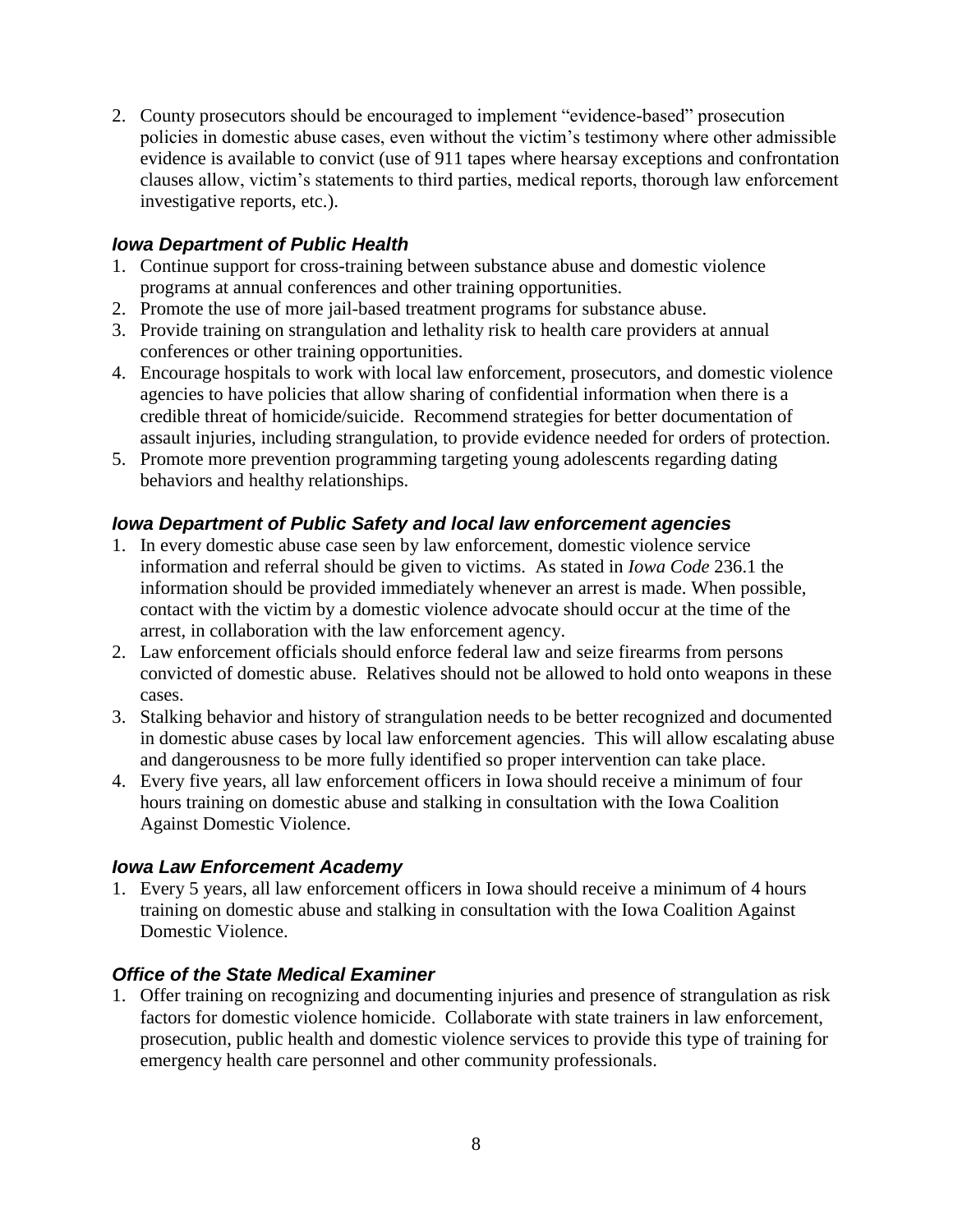#### **FINDINGS**

The Iowa Domestic Abuse Death Review Team met seven times between January 2007 to December 2008, to review domestic violence related deaths that had occurred in prior years. Unlike the Child Death Review Team, this team reviews cases only after an initial criminal disposition has been determined. This allows access to more case information for a more thorough review. In this two year period, the team reviewed a total of 33 cases from deaths that occurred between 2004 and 2007. As mentioned previously, they do not reflect all of the domestic violence related deaths occurring in that calendar year, just the number of deaths reviewed by the team during the calendar years 2007-2008.

The number of deaths by manner of death is listed in Table 1.

|  |  | Table 1. Manner of domestic abuse deaths by gender |  |  |  |  |
|--|--|----------------------------------------------------|--|--|--|--|
|--|--|----------------------------------------------------|--|--|--|--|

|                  | Female | <b>Male</b> | Total |
|------------------|--------|-------------|-------|
| <b>Homicides</b> |        |             | 37    |
| <b>Suicides</b>  |        |             |       |
| <b>Total</b>     | 29     | 23          | 51    |

Fifty-two people died as a result of domestic violence in the 33 cases that were reviewed and analyzed by the team during the two-year period. Thirty-seven deaths were homicides, and 15 were suicides. Forty-two percent of the homicide perpetrators took their own lives; two of the suicides did not involve a homicide. Two female victims of domestic violence killed their abusers; the remaining male homicides were either children or new partners of the female domestic violence victim.

Homicide victims were classified in relation to the domestic violence. (Table 2).

| The homicide victim was also             | # of deaths |
|------------------------------------------|-------------|
| The victim of the domestic violence      | 24          |
| The perpetrator of the domestic violence |             |
| Both a victim & a perpetrator of DV      |             |
| A new partner of the DV victim           | 3           |
| A child of the DV victim & perpetrator   | 5           |
| Another family member of the DV victim   | 2           |
| or perpetrator                           |             |
| Total                                    |             |

**Table 2. Relationship of homicide victim to the domestic violence\***

\*Excludes perpetrator suicides

Sixty-five percent of the homicide victims were the victim of the domestic violence. Two perpetrators of domestic violence were killed by their partner. One of the cases involved partners who were both perpetrators and victims of the domestic violence; the team could not identify a primary aggressor in the case. Just over one-fourth of the people killed in the fatal incidents were other relationships, such as a child, new partner of the domestic violence victim, or another family member.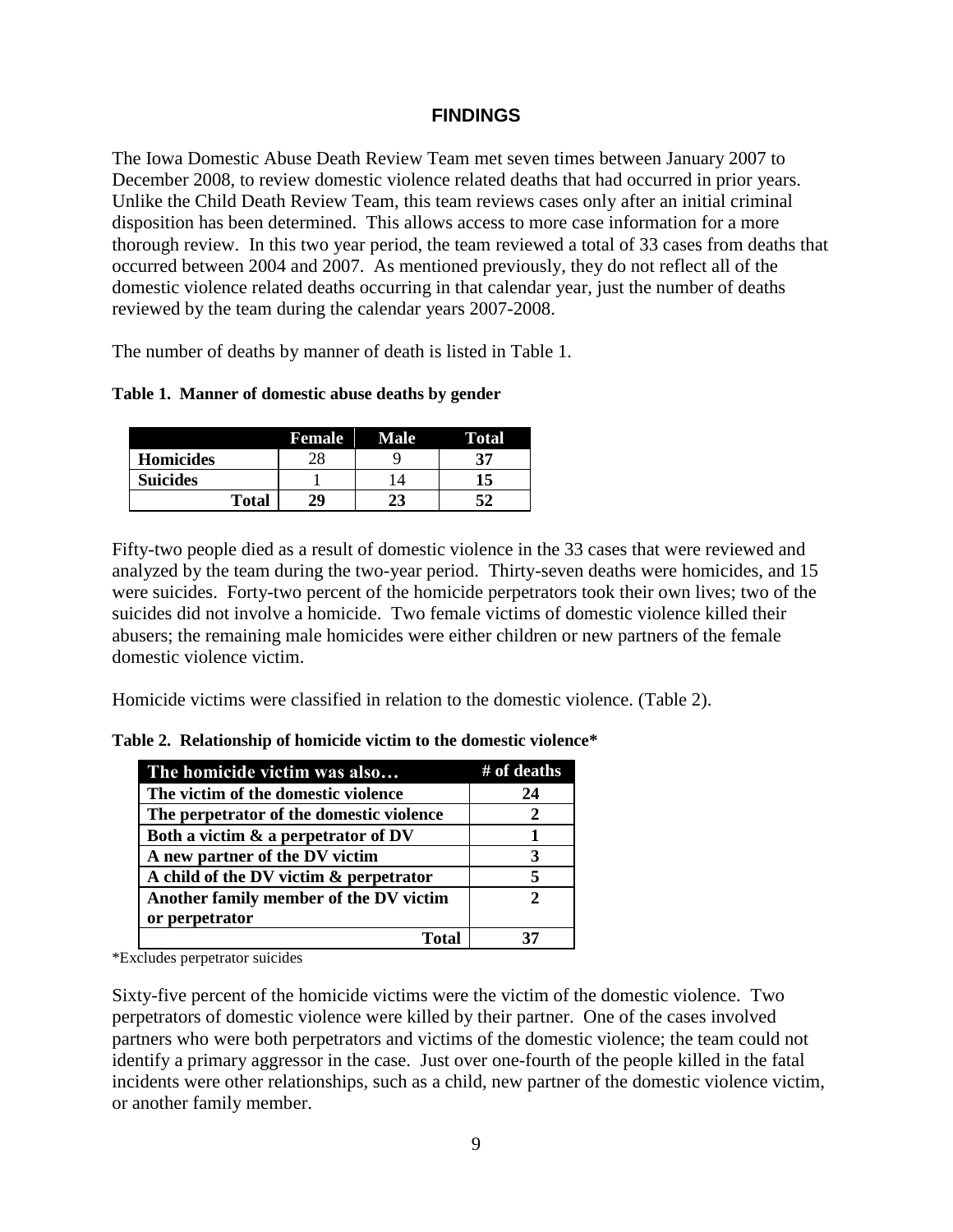#### *Demographic Information – All Deaths*

Gender of those who died was included in Table 1 on the previous page. Ages are presented in Table 3 below.

|                | $0-17$ | $18 - 25$ | 26-35 | $36-45$ | $46 - 55$ | $56 - 65$ | > 65 | <b>Total</b> |
|----------------|--------|-----------|-------|---------|-----------|-----------|------|--------------|
| Homicide       |        |           |       |         |           |           |      | 37           |
| <b>Suicide</b> |        |           |       |         |           |           |      | 13           |
| Total          |        |           | IJ    | 10      |           |           |      | 52           |

**Table 3. Age of all decedents by type of death**

Almost two-thirds of the deaths occurred to those between the ages of 26 and 45. There were five children under the age of 18 killed in domestic homicides, and two people over the age of 65 who died as a result of domestic violence.

The race or ethnicity of those who died is presented in Table 4.

**Table 4. Race/ethnicity of decedents by type of death**

|          |       | Caucasian African/Am. Hispanic SE Asian Native Am. |  |  |
|----------|-------|----------------------------------------------------|--|--|
| Homicide |       |                                                    |  |  |
| Suicide  |       |                                                    |  |  |
|          | Total |                                                    |  |  |

The vast majority (86.5%) of decedents were Caucasian. Those who died by suicide were all Caucasian.

Information on the population area distribution of the location in which the death occurred is contained in Table 5.

**Table 5. Population area of county of death**

|                           | <b>Total</b>  |
|---------------------------|---------------|
| <b>Rural</b> $(< 10,000)$ |               |
| $10,000 - 20,000$         |               |
| > 20,000                  | 22            |
| Urban (MSA* counties)     | $\mathcal{L}$ |

\* Metropolitan Statistical Area

Forty-four percent of the deaths occurred in the largest/urban areas of the state. Only 15% occurred in counties with a population of less than 20,000.

# *Cause and Manner of Deaths*

Information on cause of death is included in Table 6, on the next page.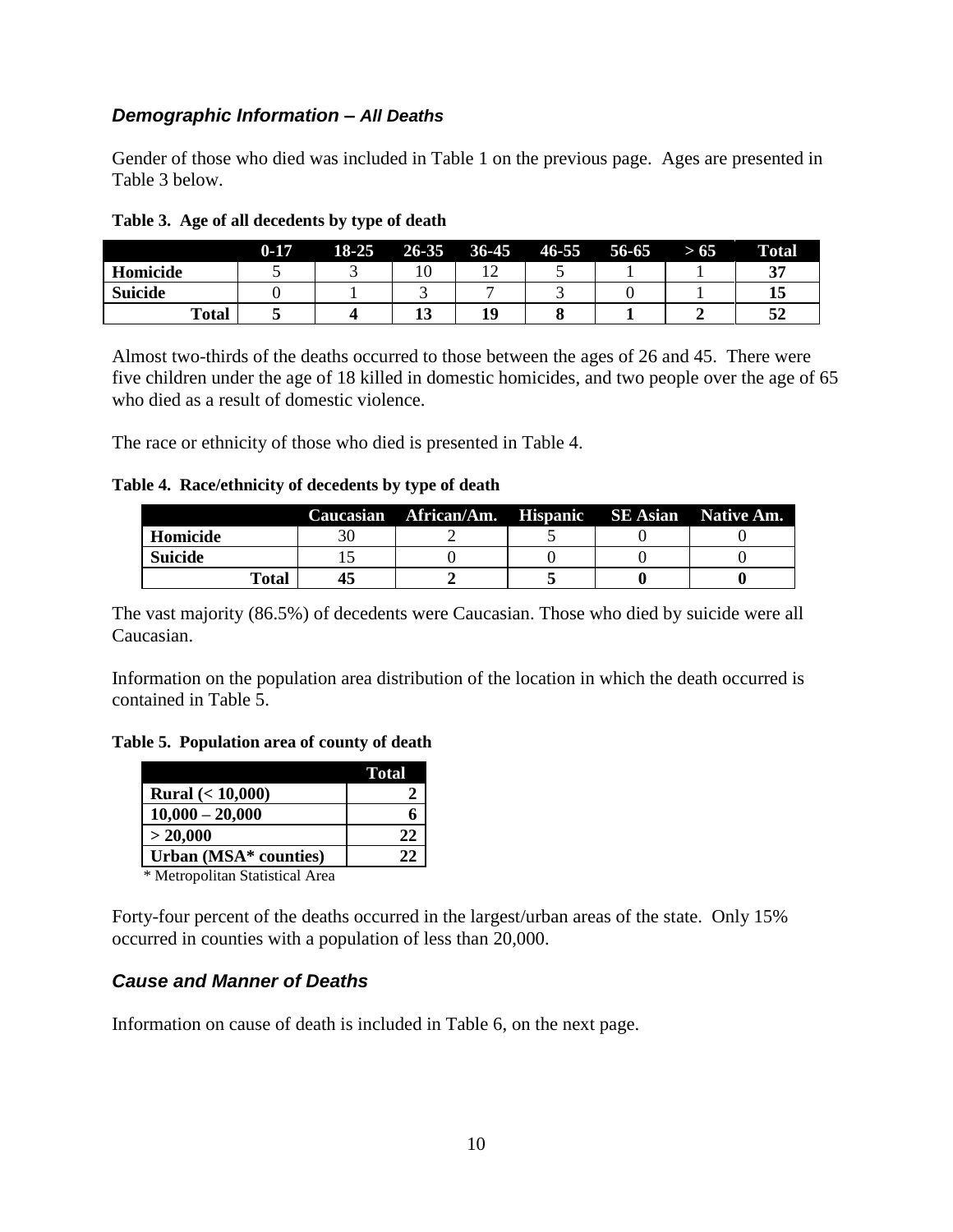**Table 6. Cause of Death** 

|                                   | <b>Total</b> |
|-----------------------------------|--------------|
| <b>Gunshot wound</b>              | 35           |
| <b>Traumatic stab wound</b>       |              |
| <b>Beating/blunt force trauma</b> |              |
| Asphyxia (suffocation)            | 3            |
| <b>Other causes</b>               | 3            |
| <b>Total</b>                      | 52           |

More than two-thirds of the deaths (67.3%) were caused by gunshot wound(s). Only 13 percent were fatal stab wounds, and the remaining causes were blunt force trauma, suffocation or other causes (included fire and multiple causes).

The primary weapon that was used to commit the homicide is listed in Table 7.

**Table 7. Weapon used in death** 

|                          | <b>Total</b> |
|--------------------------|--------------|
| Firearm                  | 35           |
| Shotgun (7)              |              |
| Handgun (4)              |              |
| 22 Caliber rifle (3)     |              |
| 22 Caliber handgun (2)   |              |
| Other/not specified (19) |              |
| <b>Knife</b>             |              |
| <b>Other</b>             |              |
| Hands/manual             | 3            |
| <b>Multiple weapons</b>  | 2            |

Firearms were used in 67.3 percent of the deaths. Of firearms that were specified, shotguns were the most common, followed by handguns. In the one case that could be tracked, the firearm was acquired the month before the homicide/suicide. Two of the perpetrators were under a current order to surrender weapons at the time the homicides were committed, and yet they still had access to the weapons.

Information on the location of the death is included in Table 8.

**Table 8. Location of death** 

|                             | <b>Total</b> |
|-----------------------------|--------------|
| <b>Joint residence</b>      | 27           |
| DV victim residence         |              |
| DV perpetrator residence    | 6            |
| <b>Outdoors/public area</b> | 5            |
| Worksite                    | 2            |
| Other/unspecified           |              |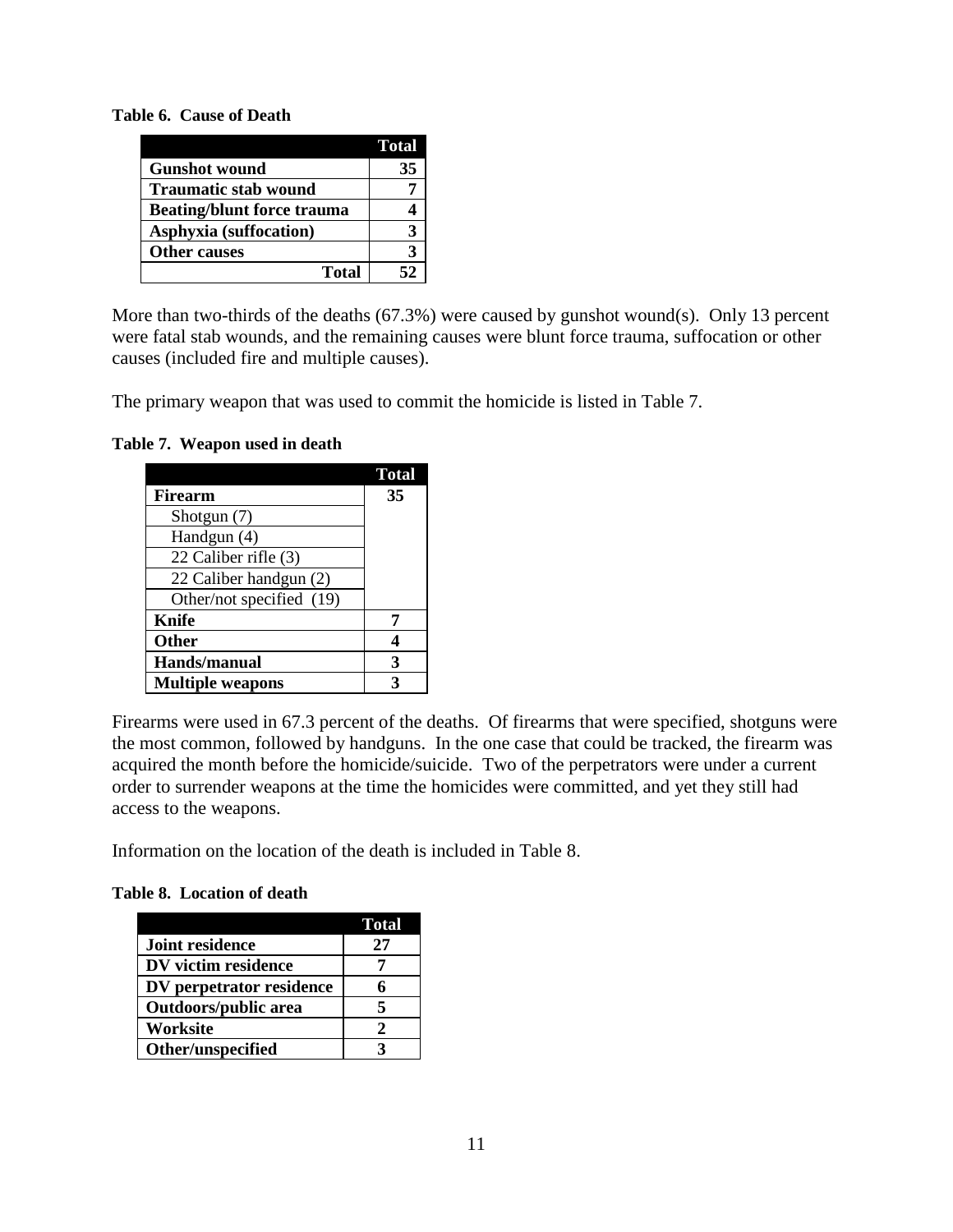Three-fourths of the deaths occurred in a residence – either at the joint residence of the couple or at the domestic violence victim's or perpetrator's home. Half of all deaths (51.9%) were at the joint residence of the couple (in cases where they had not separated). In 9.6 percent of cases, the deaths occurred (or the body was found) in an outdoor, public location. Two homicides were committed in or near the victim's worksite.

#### *Domestic violence relationship analysis*

The following sections provide information specific to the domestic relationship between the parties, and to the domestic violence that occurred. The team analyzed both demographic and other circumstantial factors in an attempt to understand more about the relationship between the two parties and the circumstances leading up to the homicide/suicide in the 33 cases reviewed during 2007-2008. In some cases, one of the parties may still be living, either because the perpetrator did not commit suicide and was convicted, it was a suicide only, or the murder attempt may have failed. The demographic data is portrayed in an attempt to provide a profile of gender, age, racial/cultural, educational, or occupational factors that may be specific to domestic abuse deaths.

#### *Demographic Information – Partners in the domestic relationship*

Gender, age, racial/ethnic background, educational background, and occupation of the individuals who were identified as the victim of the domestic violence and the perpetrator are presented in Tables 9 – 14.

#### **Table 9. Gender of partners in the domestic relationship**

|                                       | <b>Female</b> | Male |
|---------------------------------------|---------------|------|
| Victim of the domestic violence       |               |      |
| Perpetrator of the domestic violence  |               | 32   |
| Both a victim and a perpetrator of DV |               |      |

All relationships were heterosexual partners. In 96.9 percent of cases, the primary victim of the domestic violence was female and the perpetrator was male. There was one case in which the team determined that the domestic violence was "mutual", in that there was not a primary aggressor in the relationship.

|  |  |  |  |  |  |  | Table 10. Age of primary domestic violence victim and perpetrator |
|--|--|--|--|--|--|--|-------------------------------------------------------------------|
|--|--|--|--|--|--|--|-------------------------------------------------------------------|

|                                      |  |    | 18-25 26-35 36-45 46-55 56-65 | > 65 | Total |
|--------------------------------------|--|----|-------------------------------|------|-------|
| Victim of the domestic violence      |  | 12 |                               |      |       |
| Perpetrator of the domestic violence |  |    |                               |      |       |
| Both a victim and a perpetrator      |  |    |                               |      |       |
| Total                                |  | 30 |                               |      |       |

The majority (71.9%) of domestic violence victims involved in these cases were between the ages of 26-45. The majority of perpetrators (56.2%) were in the age range of 36-45 years. Team members also compared the differences in age between the victims and perpetrators. See Table 11.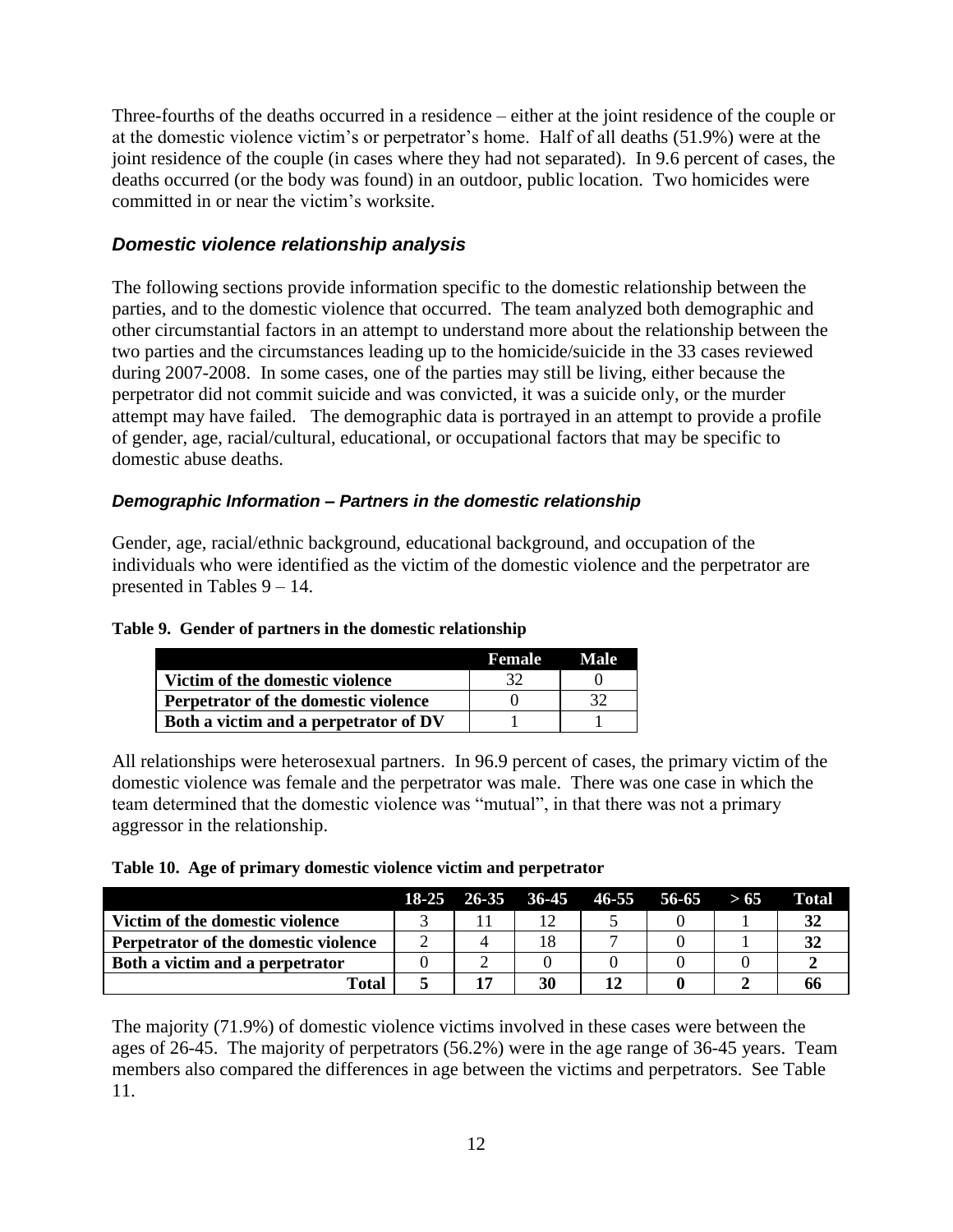#### **Table 11. Age differences between domestic violence victim and perpetrator**

|            | 3 vears | $3 - 5$ vears | $5-10$ years | $>10$ years | Fotal |
|------------|---------|---------------|--------------|-------------|-------|
| # of cases |         |               |              |             | .     |

57.6 percent of cases had less than 5 years difference in ages; in one-fourth (24%) of cases, there was a 5-10 year age difference and in less than one-fifth (18.2%), the age difference was greater than 10 years.

#### **Table 12. Race/ethnicity of domestic violence victim and perpetrator**

|                                        | <b>Caucasian</b> | <b>African</b><br>Amer. | <b>Hispanic</b> | SE.<br>Asian | <b>Native</b><br>Am. |
|----------------------------------------|------------------|-------------------------|-----------------|--------------|----------------------|
| Victim of the domestic violence        | 27               |                         |                 |              |                      |
| Perpetrator of the domestic violence   | 20               |                         |                 |              |                      |
| Both a victim $\&$ a perpetrator of DV |                  |                         |                 |              |                      |
| <b>Total</b>                           | 49               |                         |                 |              |                      |

The majority (74.2%) of domestic violence victims and perpetrators were Caucasian. In 84.8 percent of the cases, the primary victim/perpetrator had the same racial/ethnic background.

|  |  |  |  |  |  | Table 13. Educational background of domestic violence victim and perpetrator |
|--|--|--|--|--|--|------------------------------------------------------------------------------|
|--|--|--|--|--|--|------------------------------------------------------------------------------|

|                                        | $\sim$ $\mathbf{S}^{\text{th}}$ | $9 - 12$ | <b>HS</b>      | Some    | BA/       | >BA/      | <b>Not</b> |
|----------------------------------------|---------------------------------|----------|----------------|---------|-----------|-----------|------------|
|                                        | grade                           | grade    | <b>Diploma</b> | College | <b>BS</b> | <b>BS</b> | known      |
| Victim of the domestic violence        |                                 |          |                |         |           |           |            |
| Perpetrator of the domestic violence   |                                 |          |                |         |           |           |            |
| Both a victim $\&$ a perpetrator of DV |                                 |          |                |         |           |           |            |
| Total                                  |                                 |          | 28             |         |           |           |            |

Note: Information not available in all cases.

In the cases where educational background was known, it appeared to be distributed across all levels. In half (51.9%) of these cases, the partners had a high school diploma. In 20.3 percent of known cases, the victim or perpetrator had less than a high school education' in 27.8 percent they had some college or more. In almost half (45%) of the cases where education levels were known, the victim and perpetrator had attained the same level of education. Forty percent of the victims had a higher education level than the perpetrators; 15% of the perpetrators had a higher education level than their victims. None of the domestic violence victims and perpetrators in these cases had a post-graduate education.

**Table 14. Occupation of primary victim/perpetrator**

|                       | Unemp/      | Home- | Construc/     | <b>Service</b> | Self-    | Prof/            | <b>Not</b> |
|-----------------------|-------------|-------|---------------|----------------|----------|------------------|------------|
|                       | <b>None</b> | maker | <b>Manuf.</b> |                | employed | <b>Technical</b> | known      |
| Victim of the DV      |             |       |               |                |          |                  |            |
| Perpetrator of the DV |             |       |               |                |          |                  |            |
| Both a victim &       |             |       |               |                |          |                  |            |
| perpetrator of the DV |             |       |               |                |          |                  |            |
| Total                 |             |       |               |                |          |                  |            |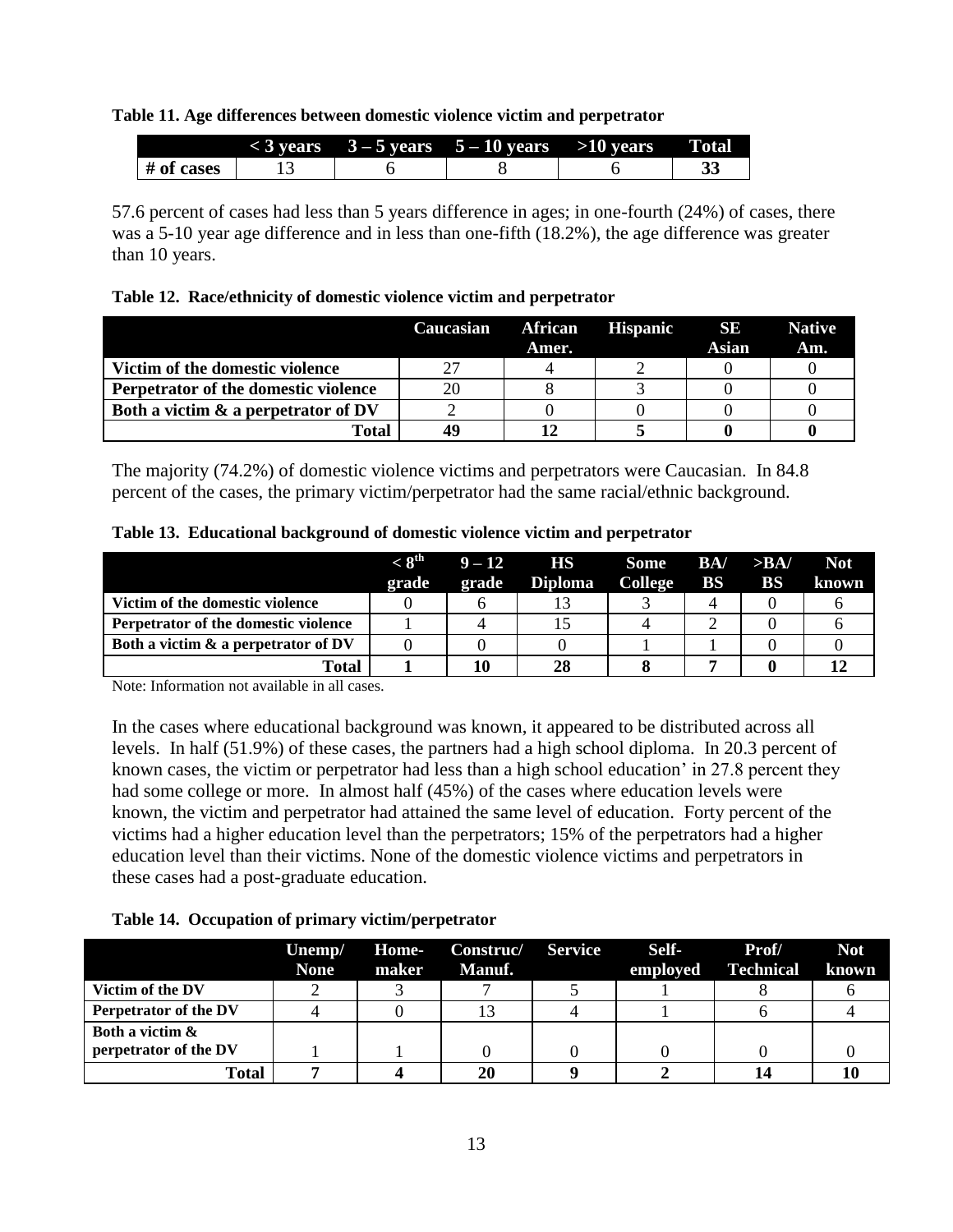Only 12.5 percent of the known occupational histories included individuals who were unemployed or unable to work. The majority of individuals were working in the fields of construction/manufacturing (35.7%) or in a professional/technical field (25.0%).

#### *Circumstances Related to the Fatalities*

During case reviews, team members document the presence of factors that occur just prior to the homicide or suicides. These are often identified through the police investigation reports, including interviews with surviving family and friends, or in other court records. However, this information may be incomplete if certain documents are not received on a case or if a complete investigation is not conducted (such as in the cases of homicide/suicide). Table 15 includes the factors that team members were able to identify as being present within a few hours to a few days prior to the homicide or suicide. These factors are not mutually exclusive, and several may be present for each death. The totals reflect the number of cases in which these factors were determined to be present.

|                                                           | <b>Total Cases</b> |
|-----------------------------------------------------------|--------------------|
| Divorce/threat of divorce or victim was trying to end the |                    |
| relationship                                              | 18                 |
| Alcohol/drug use by the homicide perpetrator              | 17                 |
| Prior threat of homicide and/or suicide                   | 16                 |
| Access to firearms by the homicide perpetrator            | 13                 |
| Partner was excessively jealous/controlling               | 12                 |
| <b>Financial problems/recent unemployment</b>             | 11                 |
| High conflict was present in the relationship             | 8                  |
| Probation or other legal violations                       | 6                  |
| <b>Mental health problem</b>                              | 6                  |
| Partner discovered the new dating partner                 | 5                  |
| Victim was isolated with little support                   | 5                  |
| <b>Sexual coercion/assault</b>                            | 5                  |
| <b>Custody conflict</b>                                   | 5                  |

#### **Table 15. Factors identified prior to the fatalities**

In more than half (54.5%) of the cases, there was a recent threat of divorce or the victim was trying to end the relationship with the domestic violence perpetrator. Alcohol or drug use was also was a factor immediate to the homicide/suicide in more than half (51.5%) of the cases. There was a previous threat of homicide or suicide in almost half (48.5%) of the cases. Financial problems appeared to be a precipitating factor in one-third (33.3%) of the cases.

Prior year data and other national studies support the finding that women are most at risk when they choose to separate from an abusive partner. In Table 16, the length of the relationship is summarized and in Table 17, the length of separation between the separation and the domestic violence fatality is presented.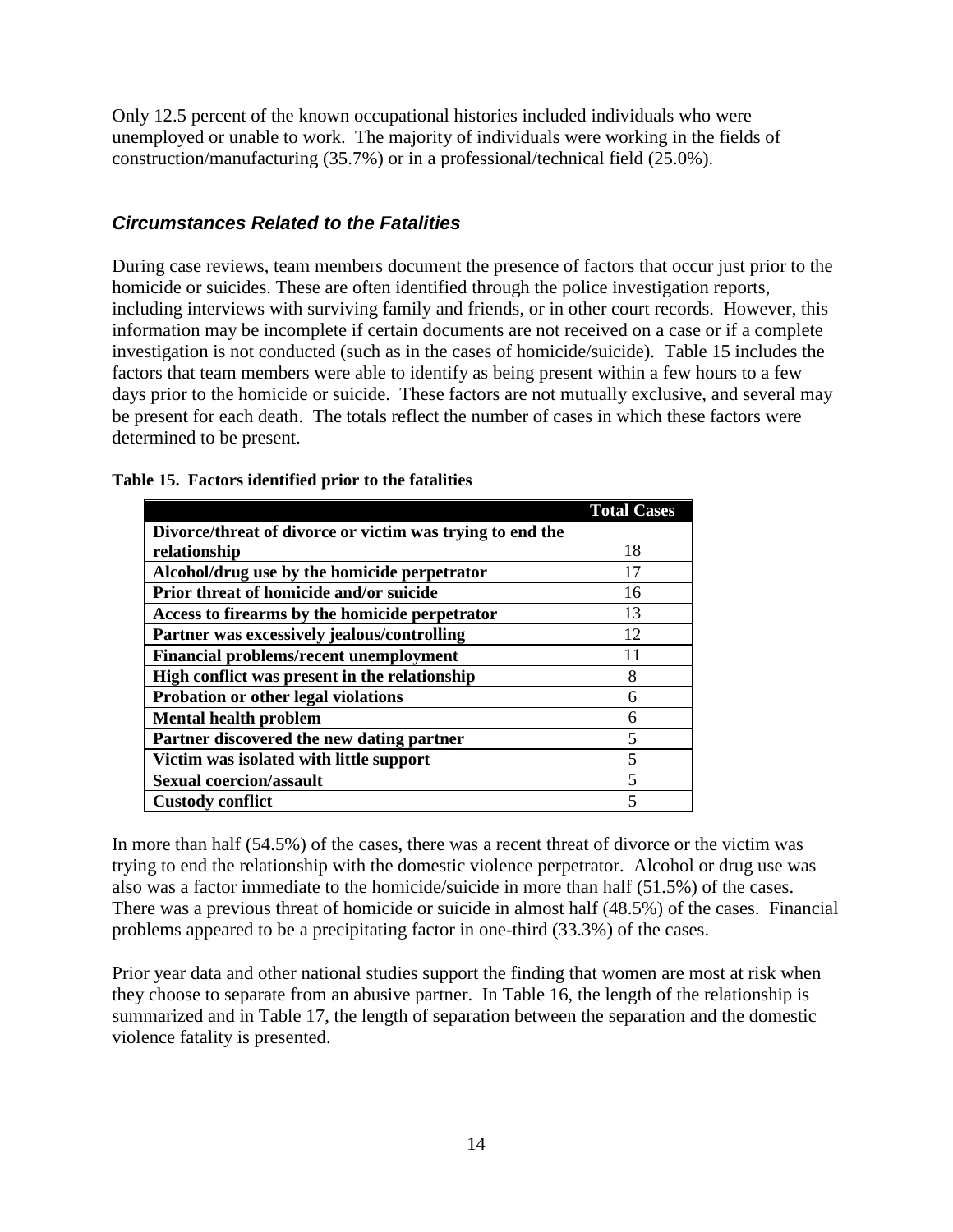|                          | <b>Total</b> |
|--------------------------|--------------|
| Less than 1 year         | 2            |
| $1 - 3$ years            | Q            |
| $3 -$ less than 5 years  | 6            |
| $5 -$ less than 10 years |              |
| 10 or more years         | 10           |
| <b>Unknown</b>           | 7            |

**Table 16. Length of relationship between the domestic violence victim and perpetrator**

In 45.2 percent of the cases in which it was known, the relationship was more than five years old. However, there was no clear pattern that appeared regarding length of time the partners had been in a relationship.

**Table 17. Length of separation between the domestic violence victim and perpetrator**

|                             | Total                       |
|-----------------------------|-----------------------------|
| Not separated               | 16                          |
| Separated less than 1 week  | 8                           |
| Separated 1 week to 1 month | $\mathcal{L}$               |
| Separated $2-3$ months      |                             |
| Separated $4-6$ months      | $\mathcal{D}_{\mathcal{L}}$ |
| Separated $7-12$ months     | 2                           |
| Separated more than 1 year  | 7                           |

In almost half (48.5%) of the cases, there was not a separation between the partners. (There may have been evidence, however, of a recent threat of separation – refer to Table 15.) In almost one-third (30.3 %) of the cases, the separation had occurred within the past month. Both a recent separation and/or perceived threats to the relationship ending are the highest risk factors for domestic violence homicide or suicide. **This is when the victim asserts her desire for safety, which is often viewed by the perpetrator as a threat to his control.** In the cases where the separation occurred over a year before the deaths, there had been either jealousy over a new dating partner or custody conflict around the time of the homicide.

Table 18 describes the number of cases where children were present at the scene of the homicide or suicide.

**Table 18. Child witnesses to the death(s)**

|                              | Total |
|------------------------------|-------|
| Children present at scene    | 10    |
| # of children killed         |       |
| # surviving loss of parent/s |       |

Five of the 10 children present survived the death of one or more parents. In addition, there were other minor children of one or both parents who were not present but lost a parent(s). Studies on the effects of witnessing domestic violence reveal that children who live in homes where domestic violence is present face future emotional, developmental, and social disruptions. These challenges are multiplied if the child witnesses a parent being murdered.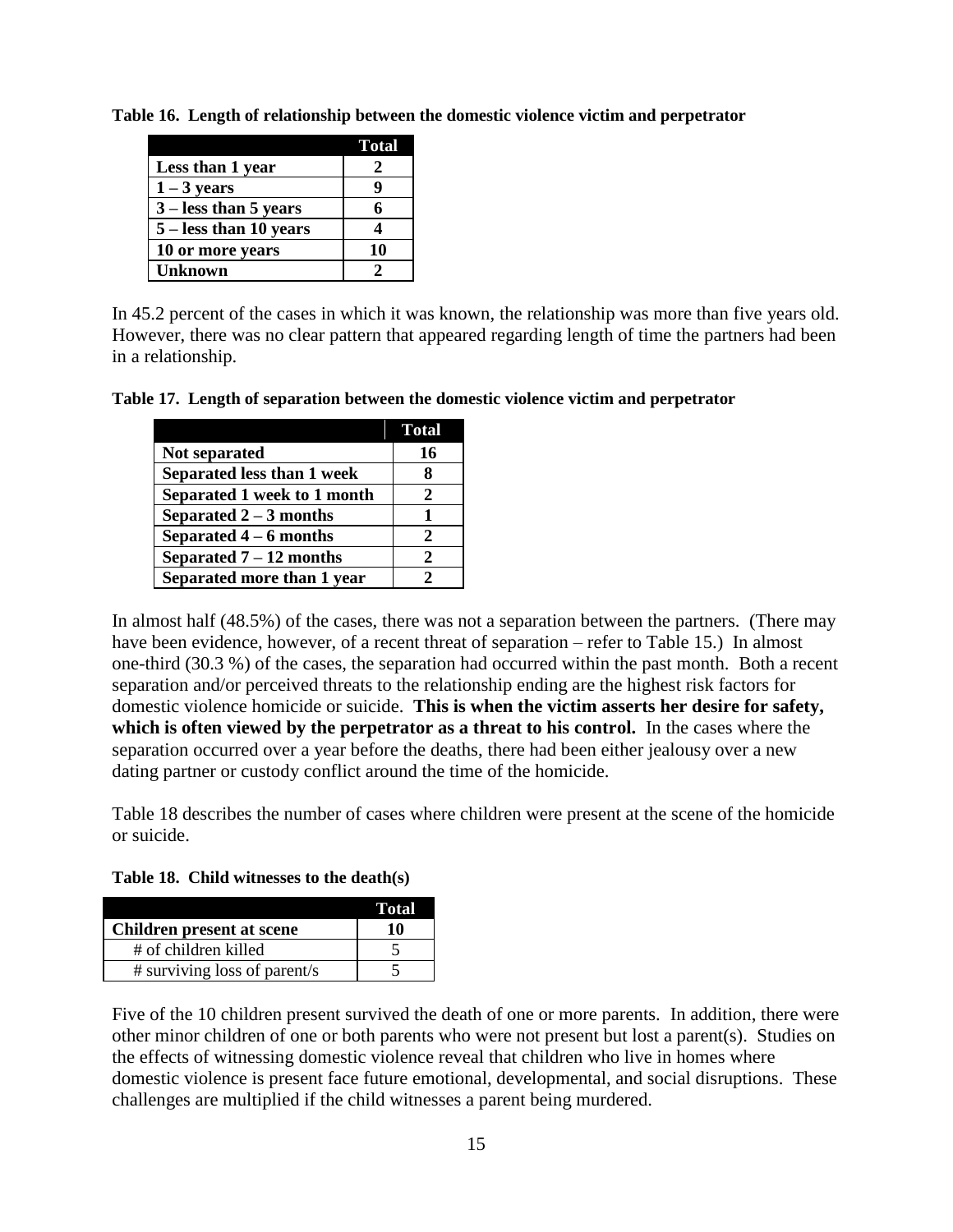# *Requirements under 135.110 (2)*

Enabling legislation requires the team to "...review the relationship between the decedent victim and the alleged perpetrator from the point where the abuse allegedly began, until the domestic abuse death occurred...". Team members attempt to gain this information from law enforcement and other court records. However, if there is no prior contact with a law enforcement agency, it can only be obtained from interviews with surviving family members. Another approach the team has taken in reviewing cases is to identify those circumstances in which one or both domestic partners may have had contact with a community agency prior to the fatality.

Table 18 lists the type of information identified as evidence that there was prior domestic violence. (Information is not mutually exclusive, since several factors may be present in any one case.)

|                                               | # of Cases |
|-----------------------------------------------|------------|
| <b>Prior suicide threat</b>                   | 16         |
| <b>Prior police calls</b>                     | 13         |
| Prior homicide threat                         | 11         |
| <b>Prior domestic abuse arrests</b>           | 10         |
| Known history of domestic violence (as        |            |
| reported by friends/family)                   | q          |
| <b>Prior contact with DV services/shelter</b> | 6          |
| <b>Prior injury</b>                           |            |

#### **Table 18. Evidence of prior domestic violence**

The most common form of evidence documented was a suicide threat regarding the relationship ending. In more than one-third (39.4%) of cases, there had been prior police calls for domestic violence. Prior arrests for domestic violence occurred in 30.3 percent of the cases. A known history of domestic violence, as reported by friends or family, was documented in law enforcement reports only 27.2 percent of the time.

Contact with a domestic violence shelter or service program was confirmed in six of the cases, although this information is difficult to obtain if victims seek services in a community other than their own. There was little evidence of prior injury noted from the autopsies, and medical records of the victims could not be obtained if it was not known where they may have sought care.

Team members looked for evidence of prior community contact in an attempt to understand if there were opportunities for intervention when there was a known history of domestic violence. This information is not always documented in records, so team members identified cases where the victim or perpetrator may have been involved with a community agency. Refer to Table 19, noting that some of this information was also included in Table 18.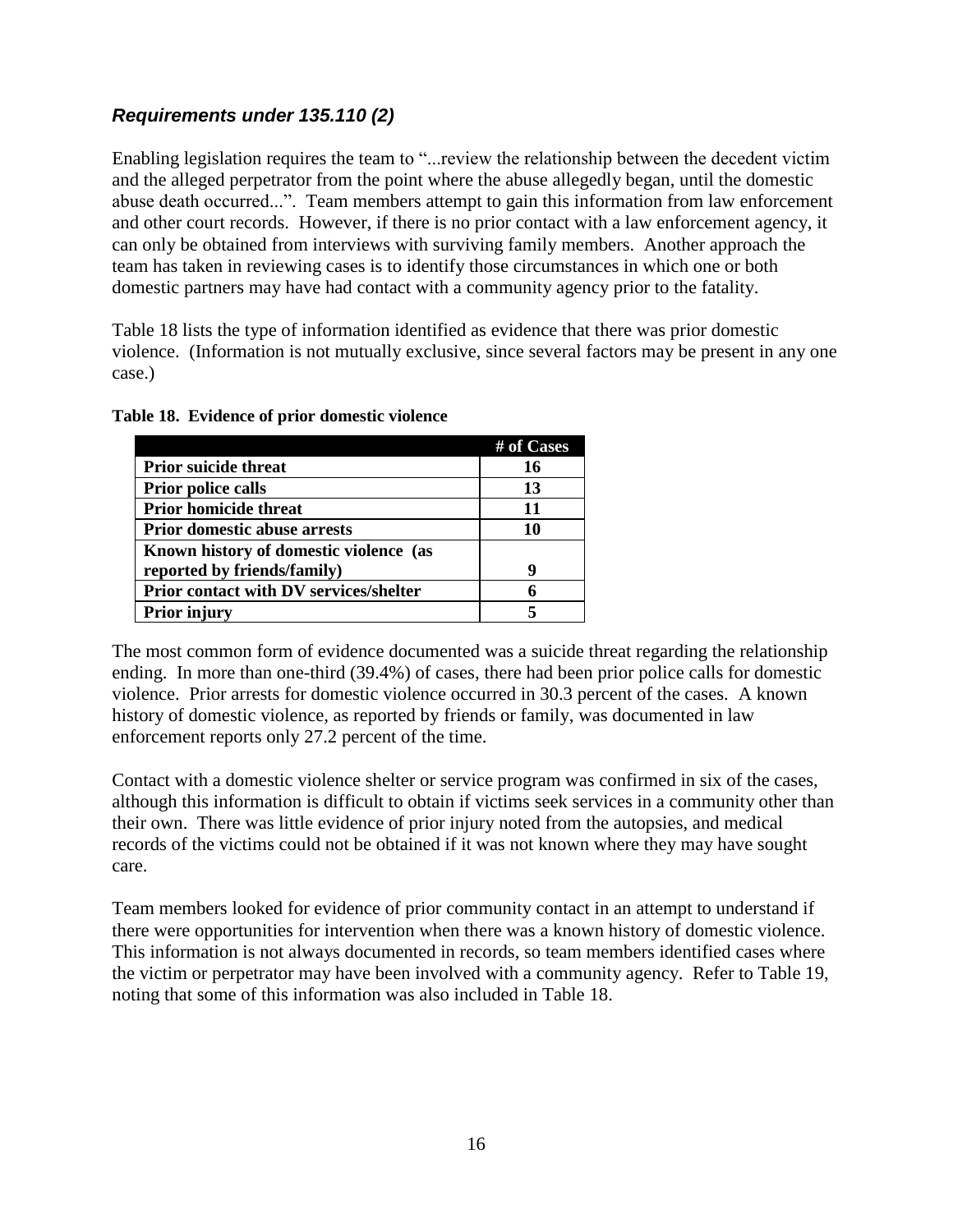|  | Table 19. Prior community contact in cases with a known history of domestic violence |  |  |  |  |  |
|--|--------------------------------------------------------------------------------------|--|--|--|--|--|
|  |                                                                                      |  |  |  |  |  |

|                                                | # of cases |
|------------------------------------------------|------------|
| <b>Prior police calls</b>                      | 13         |
| <b>Prior domestic arrests</b>                  | 10         |
| Prior batterer's education program involvement | 12         |
| Prior court involvement – DV charge pled down  | 6          |
| <b>Prior DV service/shelter contact</b>        | 6          |
| <b>Prior child abuse investigation</b>         | 6          |
| <b>Custody proceedings</b>                     | 5          |
| <b>Prior hospital contact</b>                  |            |

In up to 39.3 percent of cases, the couple had been known to local law enforcement due to prior calls to the home. More than one-third (36.3%) of these cases involved a perpetrator who had attended a batterer's education program. Other types of contact that the couple had in the community were with protective services personnel, family law attorneys, and health care services. Even if the issue that was the primary reason for community contact was not the domestic abuse – professionals in all of these community services have opportunity to screen and refer for domestic violence, or to assess danger levels.

Information on the presence of stalking is illustrated in Table 20. It includes information on cases where there were current orders of protection in place at the time of the fatality, or if there had been previous orders filed in the case. The team tracks information about who filed the order of protection and if it was against the domestic partner or another individual.

|  |  | Table 20. Evidence of stalking prior to homicide |
|--|--|--------------------------------------------------|
|  |  |                                                  |

|                                                    |   | Total |
|----------------------------------------------------|---|-------|
| Order of protection (current)                      |   |       |
| Sought by DV victim against current partner        |   | 10    |
| Sought against DV victim by current partner        | 3 |       |
| Sought by either party against another/unknown     | 3 |       |
| Order of protection (previous or expired)          |   |       |
| Sought by DV victim against a previous partner     | 6 | 16    |
| Sought against DV victim by a previous partner     |   |       |
| Sought by either party against another individual  | 3 |       |
| Other documentation of stalking by law enforcement |   |       |

Law enforcement experts on the team believe that stalking is a behavior that is usually present in domestic violence cases but is often not well recognized by law enforcement agencies. Six of the 33 cases had documentation in the law enforcement records of prior stalking behavior. The presence of an order of protection (under Chapters 236, 598, or 811 of the *Iowa Code*) is considered evidence of stalking. There were ten orders of protection involving eight of the cases that were current at the time of the homicide/suicide. In only three of these cases, the protection orders were in force by both parties against the other. There had been a total of 16 previous orders of protection filed in 12 of the cases; these were expired at the time of the fatality.

Clearly, safety planning and other lethal risk assessment are important opportunities for intervention at the time that a protection order is filed.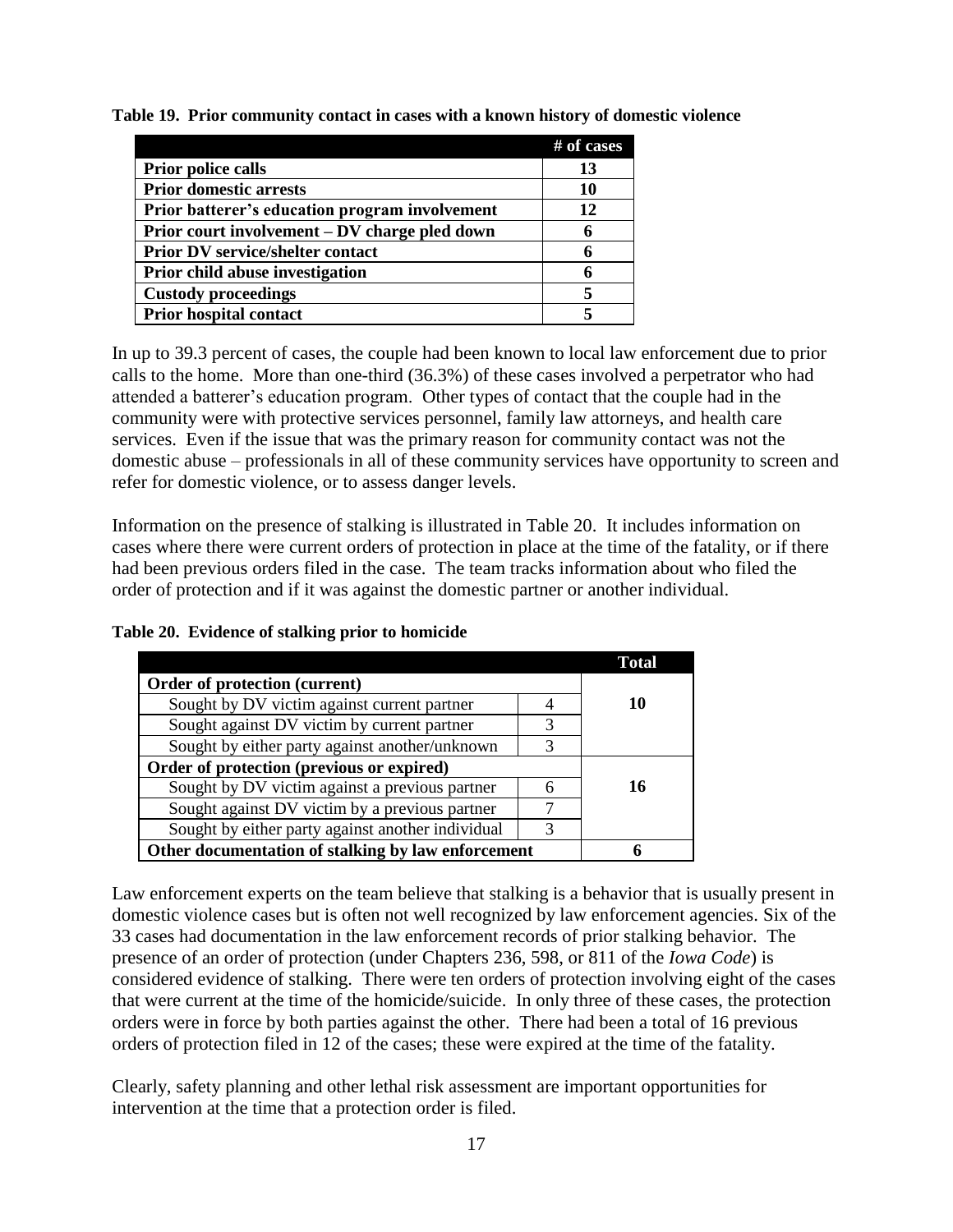#### *Homicide Perpetrator Outcome & History*

This section describes the outcome of the criminal charges against the homicide perpetrator and criminal history of all domestic violence perpetrators. Table 21 includes the criminal outcome for perpetrator that did not die by suicide.

|                                        | Total |
|----------------------------------------|-------|
| Convicted of Murder 1                  | 10    |
| <b>Convicted of Murder 2</b>           |       |
| <b>Convicted of Manslaughter</b>       |       |
| <b>Convicted of Vehicular Homicide</b> |       |
| Perpetrator has not been apprehended   |       |

|  | Table 21. Homicide Perpetrator Outcome (18 cases) |  |
|--|---------------------------------------------------|--|
|  |                                                   |  |

There were criminal convictions in all of these cases, except for one in which the perpetrator has not been apprehended (missing since 2001). The majority of perpetrators (55.6%) were found guilty of murder in the first degree.

The team routinely requests criminal histories on all domestic violence victims and perpetrators involved in the fatalities. Arrest histories for all perpetrators are listed in Table 22. (This information may be duplicative in cases where one perpetrator had prior arrests for more than one crime.)

|                                           |    | <b>Total</b> |
|-------------------------------------------|----|--------------|
| No previous arrests documented            |    | 13           |
| <b>Previous arrest history</b>            |    | 20           |
| Alcohol/drug related                      | 17 |              |
| Domestic abuse                            | 14 |              |
| Assault                                   |    |              |
| <b>Prior incarceration</b>                |    | 15           |
| On probation/parole (at time of homicide) |    |              |
| Weapons seizure order                     |    |              |

**Table 22. Perpetrator arrest history (all 33 cases)**

There was a history of arrest in 60.6 percent of the cases. Over half of the prior arrests were for alcohol or drug related crimes. Forty-two percent were prior domestic abuse arrests. Fifteen of the perpetrators had prior incarcerations, although the specific crimes were not noted. Eight of the perpetrators (24.2%) were on probation or parole at the time the fatality occurred. In spite of the fact that persons convicted of felony domestic assault are required to surrender firearms, there was evidence of only two cases in which a weapons seizure had been ordered by the court.

Team members noted other information on perpetrator history where there was previous contact with community agencies that might have been a point of intervention or lethality assessment. This information is incomplete for all cases, as it is dependent upon the documentation received by the team. Table 23 summarizes these findings.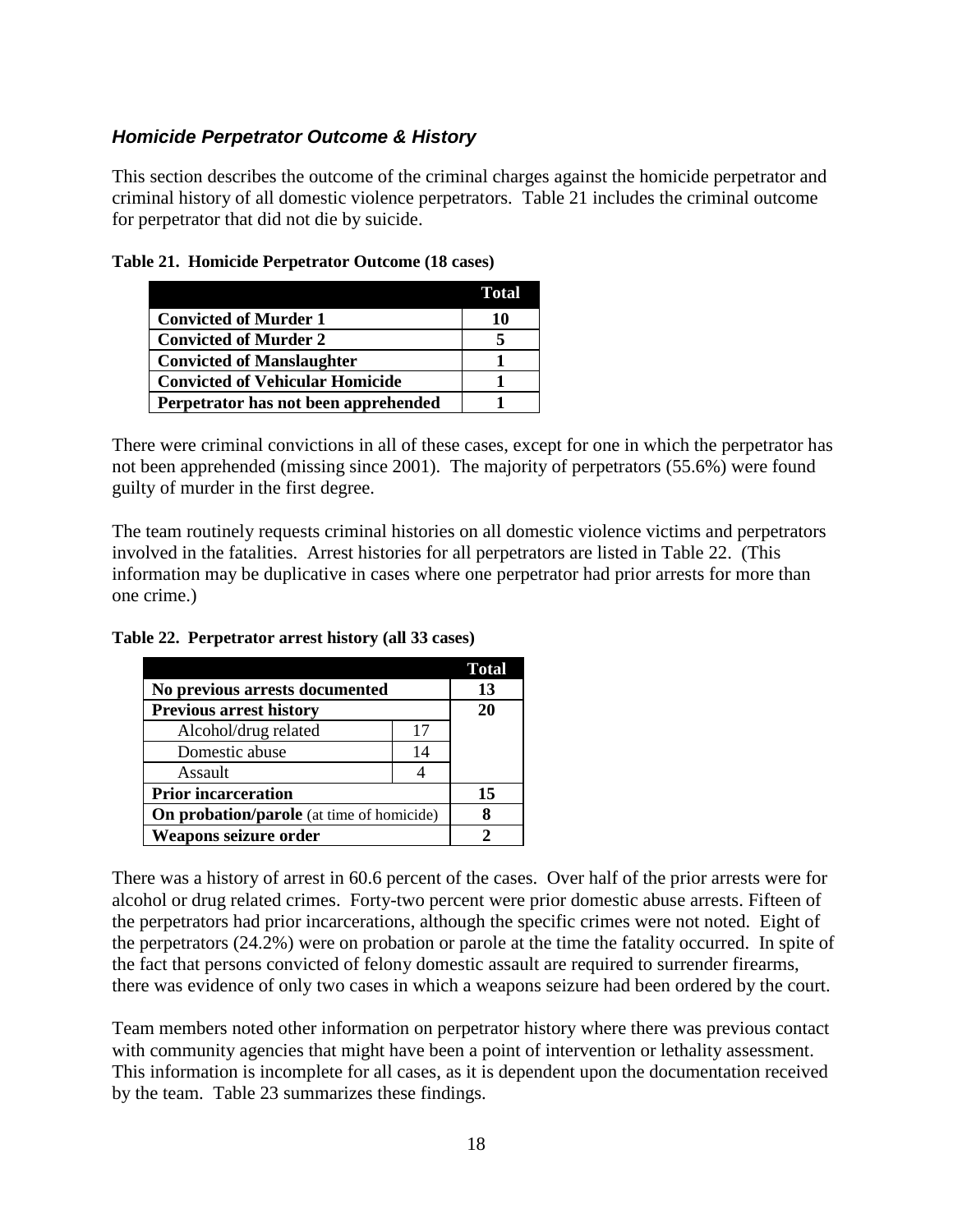**Table 23. Perpetrator history of contact with other community agencies**

|                                                |    | <b>Total</b> |
|------------------------------------------------|----|--------------|
| <b>History of substance abuse</b>              |    | 18           |
| Prior substance abuse treatment                |    |              |
| Prior batterer's education program involvement | 12 |              |
| With successful discharge                      |    |              |
| Did not complete treatment                     |    |              |
| <b>Prior mental health treatment</b>           |    |              |
| <b>Prior founded child abuse</b>               |    |              |

Although a history of substance abuse was present in more than half (54.5 %) of the cases, there was documented history of substance abuse treatment in only one-fourth (24.2%) of them. Twelve perpetrators had been ordered to batterer's education treatment; further review of corrections records revealed that ten had been successfully discharged and two had not completed the program. Mental health treatment and contact with the child abuse protection system were other community contacts where there might have been an opportunity for intervention.

#### *Victim History*

Criminal history and contact with community agencies were also documented for victims of the domestic violence, when it was available. This information is incomplete for all cases, as it is dependent upon the documentation received by the team. Table 24 summarizes these findings.

#### **Table 24. Victim history**

|                                           |  | Total |
|-------------------------------------------|--|-------|
| <b>Previous arrest history</b>            |  | 10    |
| Alcohol/drug related                      |  |       |
| Domestic abuse                            |  |       |
| Prior contact with DV services or shelter |  |       |
| <b>History of substance abuse</b>         |  |       |
| <b>Prior founded child abuse</b>          |  |       |
| <b>History of suicide threat/attempts</b> |  |       |

Ten (30.3%) of the domestic violence victims had a criminal arrest history. The majority of the arrests were for substance abuse, and there was a documentation of substance abuse problems in six of the cases. As noted previously, less than one-fifth (18.2%) of the cases involved prior contact with community domestic violence services. Evidence of a previous suicide attempt or threat was found in one case. Three cases involved a prior confirmed child abuse by protective services personnel against the domestic violence victim. Similar to the cases involving prior community contact by the homicide perpetrator, these contacts might have offered a community professional an opportunity to intervene with safety planning or other lethality assessment.